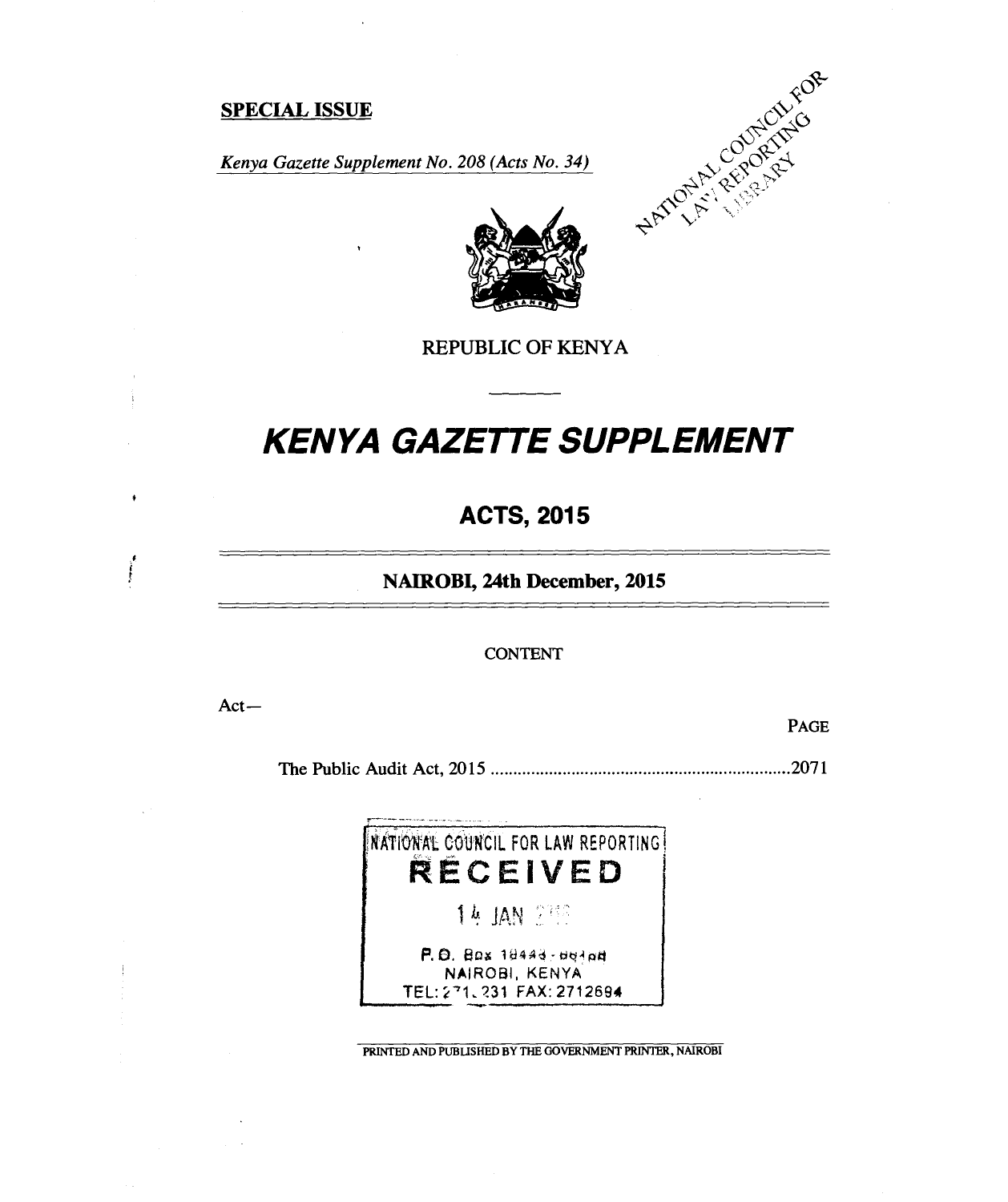# **THE PUBLIC AUDIT ACT**

## **No. 34 of 2015**

*Date of Assent: 18th December, 2015 Date of Commencement: 7th January, 2016* 

## **ARRANGEMENT OF SECTIONS**

*Section* 

## **PART I—PRELIMINARY**

1— Short title.

2—Interpretation.

3—Guiding values and principles.

## **PART II—ESTABLISHMENT OF THE OFFICE OF THE AUDITOR-GENERAL**

- 4—Establishment of the Office of the Auditor-General.
- 5—Qualification for appointment as Auditor-General.

6—Common Seal.

- 7—Functions and powers of the Auditor-General.
- 8—Administrative powers of the office of the Auditor-General.
- 9—General powers of the Auditor-General.
- 10—Independence of the Auditor- General.
- 11—Vacancy in office.
- 12—Acting Auditor-General
- 13—Oath of office
- 14—Development and approval of organisational structure.
- 15—Recruitment of the Senior Deputy Auditor-General.
- 16 Responsibilities of the Senior Deputy Auditor-General.
- 17—Recruitment of other Staff.
- 18—Secondment of officers.
- 19—Delegation of powers.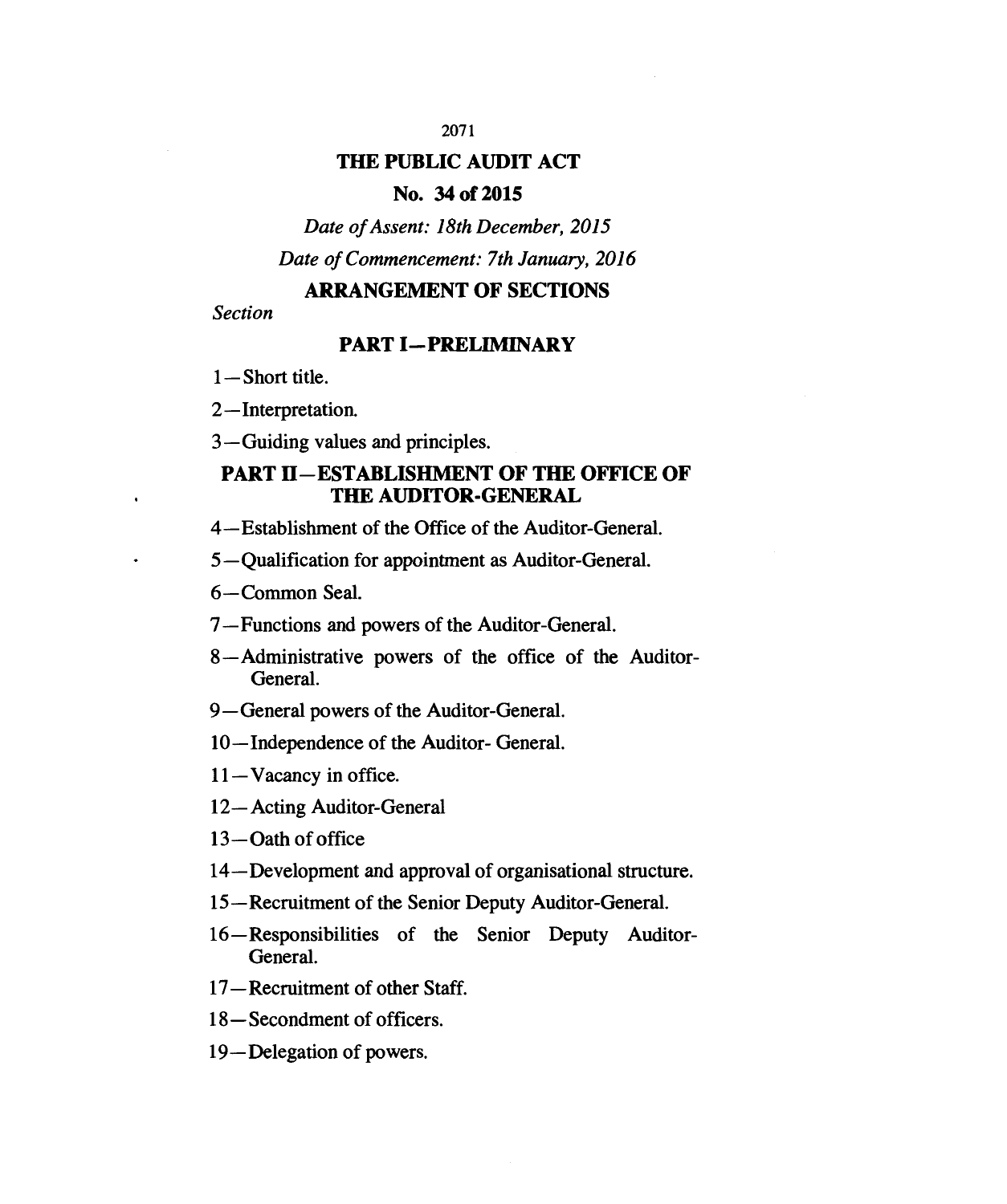## **No. 34** *Public Audit* **<sup>2015</sup>**

- 20—Budget estimates and plans of the office of the Auditor-General.
- 21—Power to obtain information from others.
- 22—Power to examine bank accounts
- 23—Outsourcing audit services.
- 24—Professional assistance and consultancy.

## **PART III – ESTABLISHMENT OF THE AUDIT ADVISORY BOARD**

- 25—Establishment and composition of the Audit Advisory Board
- 26—Meetings and procedures of the Audit Advisory Board
- 27—Functions of the Audit Advisory Board
- 28—Allowances and expenses of the Audit Advisory Board members

## **PART IV—AUDIT PROCESS AND TYPES OF AUDIT**

- 29 Guiding principles, practices and standards of auditing.
- 30—Scope of audit.
- 31 —Certification audit process steps.
- 32— Audit reports to be submitted to Parliament and the relevant county assembly.
- 33—Use of work of internal auditor.
- 34—Periodic Audits.
- 35—Annual financial audits.
- 36—Performance Audit.
- 37—Forensic Audit.
- 38—Procurement audits.
- 39—Audit reports to be submitted to Parliament and the relevant county assembly.
- 40—Auditing of national security organs.

## **PART V—ACCOUNTS OF THE OFFICE OF THE AUDITOR-GENERAL**

41—Sources of funds of the office of the Auditor-General.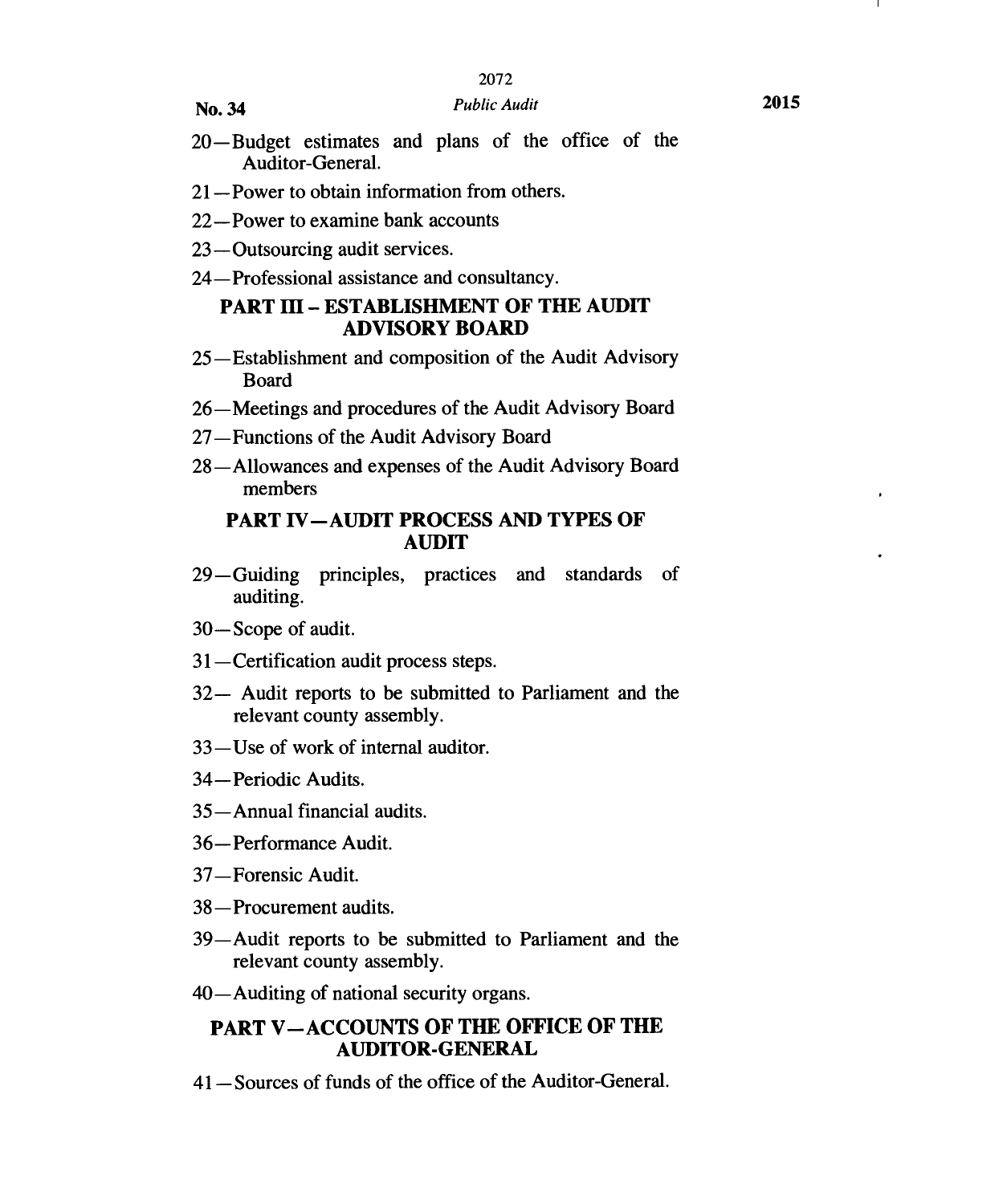**No. 34** 

- 42—Auditor-General not to question Government policy objective.
- 43—Accounts of the office of the Auditor-General.
- 44—Audit of accounts.
- 45—Reporting by the appointed auditor.
- 46—Debating and considering report of the appointed auditor.

## **PART VI—REPORTING BY THE AUDITOR-GENERAL**

- 47—Time limits for submission of accounts.
- 48—Accounts for audit.
- 49—Special reports in the course of annual audit of the accounts of State Organs.
- 50—Final audit reports on a State Organ or public entity including national or county governments accounts.
- 51—Other reporting by Auditor-General.
- 52—Use of media in publicizing of reports.
- 53—Implementation of reports by an accounting officer.
- 54—Withholding of funds by Parliament or county assembly.

## **PART VII—THE CODE OF CONDUCT AND ETHICS**

- 55—Determination of Code of conduct and Ethics.
- 56—Observance of Code of Conduct and Ethics
- 57—Administrative action.
- 58—Disclosure of fraud and corruption.
- 59—Disclosure of interest.
- 60—Confidential reporting of unlawful acts.

## **PART VIII— OFFENCES AND SANCTIONS**

- 61— Offences by officers of the office of the Auditor-General.
- 62—Other Offences.
- 63—General penalty.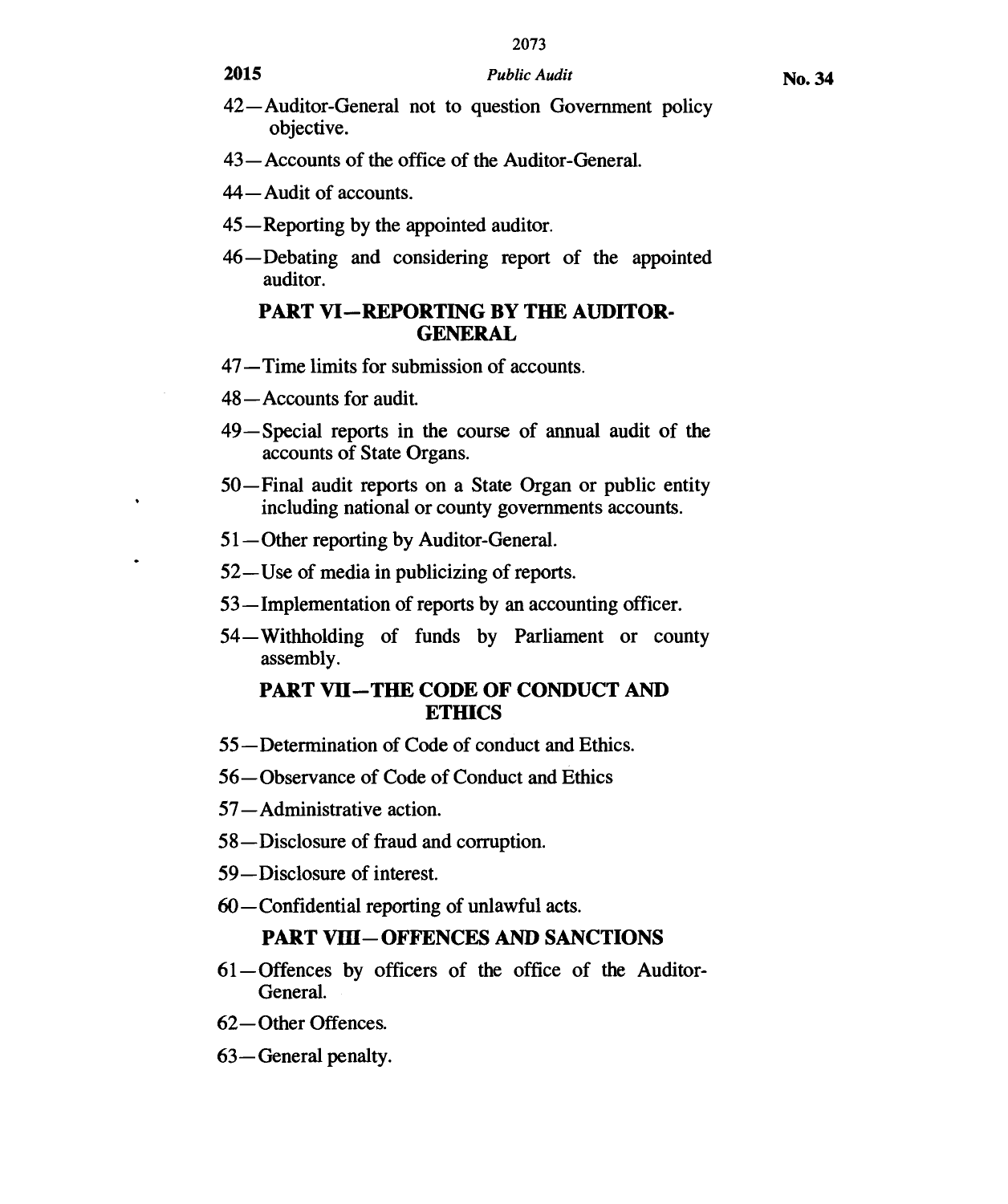## **No. 34** *Public Audit* **2015**

- 
- 64—Power to report to police, etc.
- 65—Surcharge.
- 66—Ineligibility to hold public office.
- 67—Disallowable expenditure.

## **PART IX—GENERAL PROVISIONS**

- 68—Power to make Regulations.
- 69—Legal opinion and advice by the Attorney-General.
- 70—Supremacy of this Act.
- 71—Protection from personal liability.
- 72—Public right of access to official audits reports.

## **PART X—REPEAL, SAVINGS AND TRANSITION PROVISIONS**

73—Repeal of No.12 of 2003.

## **SCHEDULE**

 $\bullet$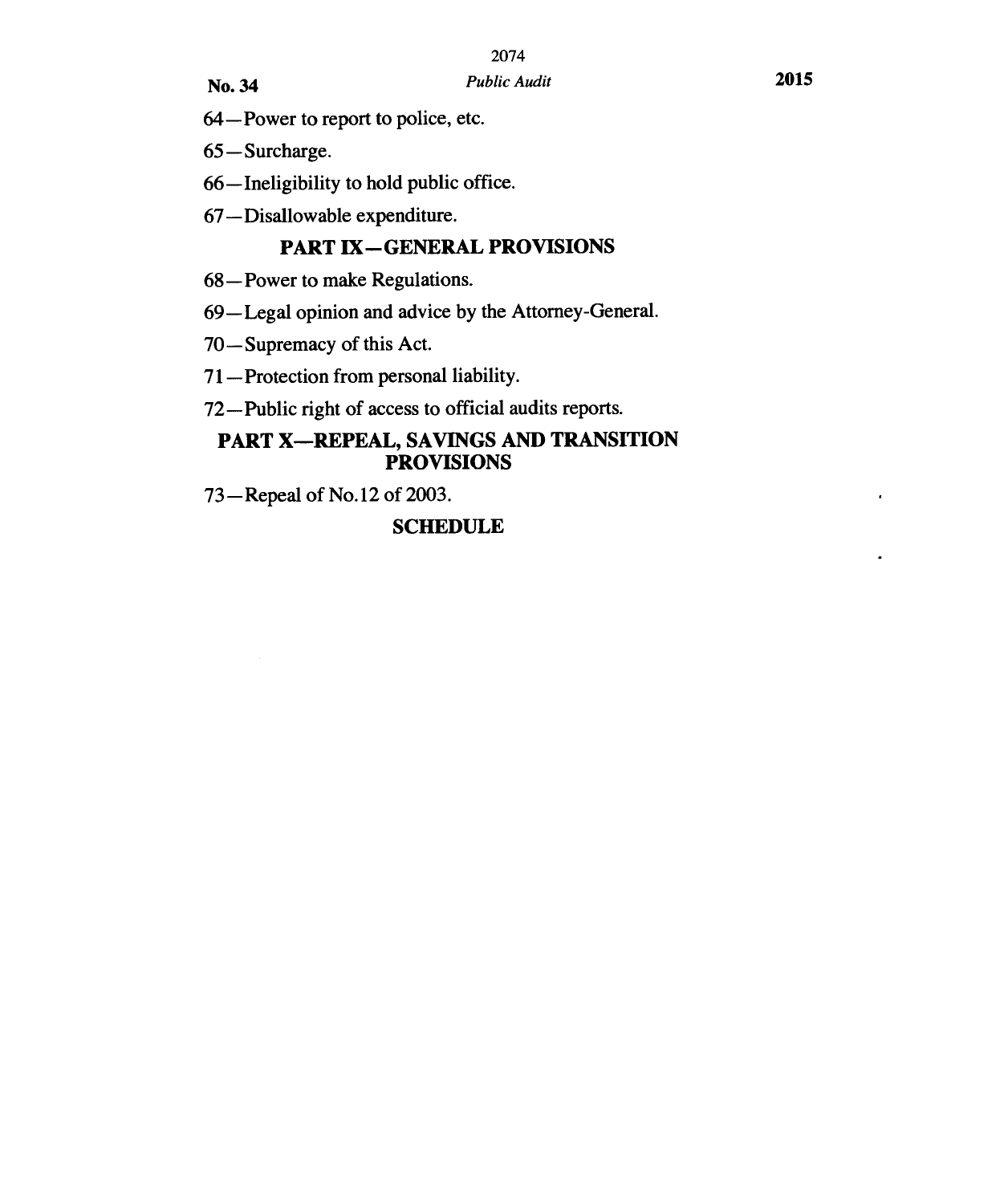#### **2015** *Public Audit*

**AN ACT of Parliament to provide for the functions and powers of the Office of the Auditor-General in accordance with the Constitution, and for connected purposes** 

**ENACTED** by Parliament of Kenya, as follows **—** 

#### **PART I—PRELIMINARY**

1. This Act may be cited as the Public Audit Act, 2015. Short title.

2. In this Act, unless the context otherwise requires— Interpretation.

"Accounting Officer" means—

- (a) an Accounting Officer of the Office of the Auditor-General referred to under section 16  $(1)(b)$ ;
- (b) an Accounting Officer as defined under section 2 of the Public Finance Management Act, 2012; No. 18 of 2012.

"Audit Committee" means an audit committee established under sections 73(5) and 155(5) of the Public Finance Management Act, 2012; No. 18 of 2012.

"Auditor-General" means the Auditor-General<br>
inted in accordance with Article 229 of the appointed in accordance with Article Constitution and section 11 of this Act; No. 8 of 2011.

"Appropriation" has the meaning assigned to it under section 2 of the Public Finance Management Act, 2012; No. 18 of 2012.

"county government entity" has the meaning assigned to it under section 2 of the Public Finance Management Act, 2012; No. 18 of 2012.

"effectiveness" means prudent, efficient, economic, transparent and accountable use of public funds to ensure government achieves value for money and that such funds are applied for intended purpose;

"financial year" has the meaning assigned to it under Article 260 of the Constitution;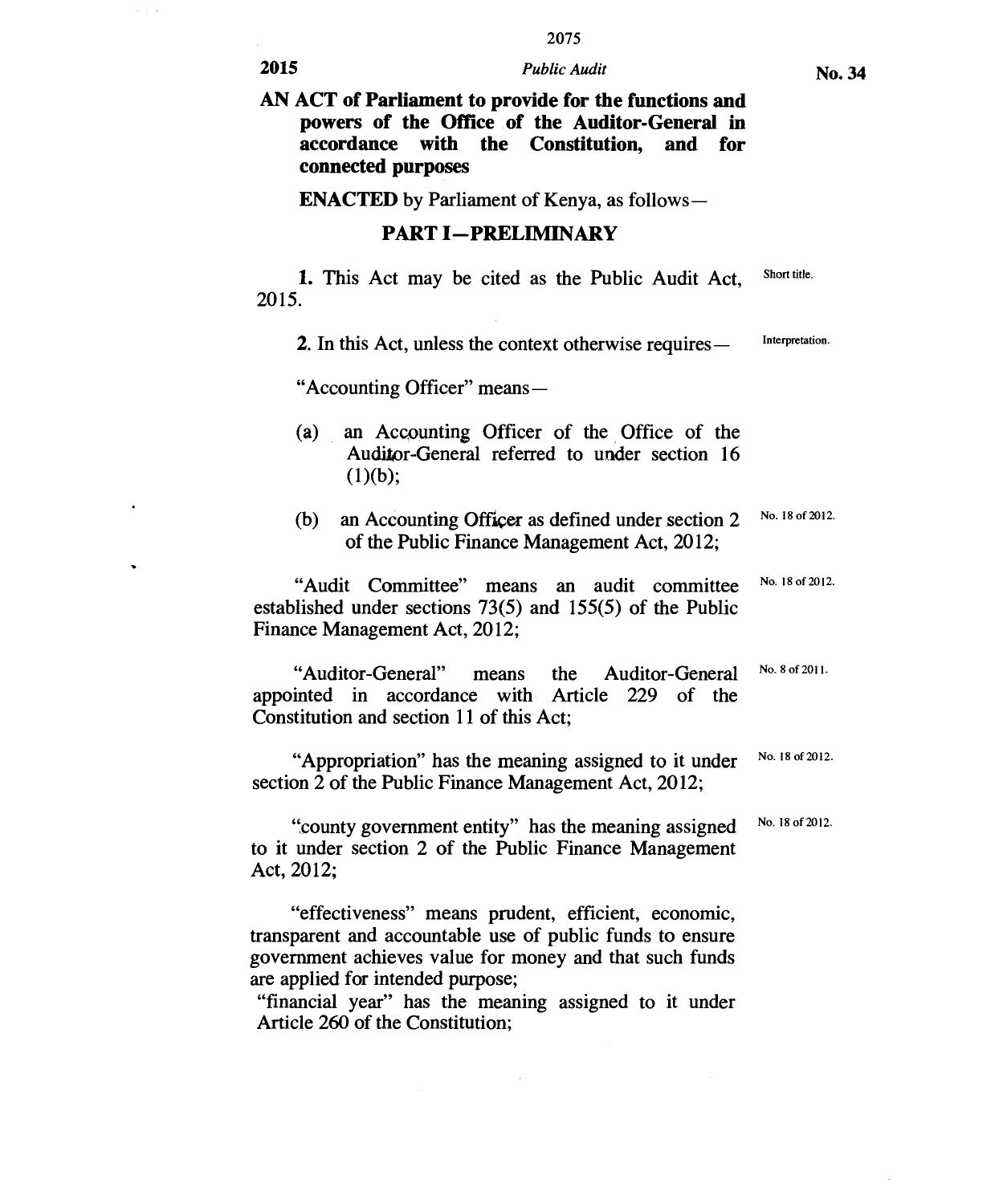**"lawful" includes compliance with a state organ's internal regulations, internal policies, programmes and the prescribed measures for securing efficient and transparent fiscal management;** 

**"office" means the Office of the Auditor-General established under section 4 of this Act;** 

**"public officer" has the meaning assigned to it in Article 260 of the Constitution;** 

**"public funds" means —** 

- **(a) all money that comes into possession of, or is distributed by, a State organ including the national or county governments and intergovernmental entities and money raised by a private body under statutory authority;**
- **(b) money held by State organ or public entities in trust for third parties and any money that can generate liability for the government;**

**"public debt" has the meaning assigned to it under Article 214 of the Constitution;** 

"public entity" includes any department or agency of No. 18 of 2012. **the government and any authority, body or other entity declared to be a government entity under the Public Finance Management Act;** 

**"Receiver of Revenue" has the meaning assigned to it under section 2 of the Public Finance Management Act, 2012;** 

**"State Organ" has the meaning assigned to it under Article 260 of the Constitution; and** 

**"Wasteful Expenditure" has the meaning assigned to it under section 2 of the Public Finance Management Act, 2012.** 

**3. (1) In discharging its functions under this Act, the**  Office of **the Auditor -General and any person to whom this Act applies, shall be guided by the values, principles and requirements of the Constitution, including—** 

No. 18 of 2012.

No. 18 of 2012.

Guiding values and principles.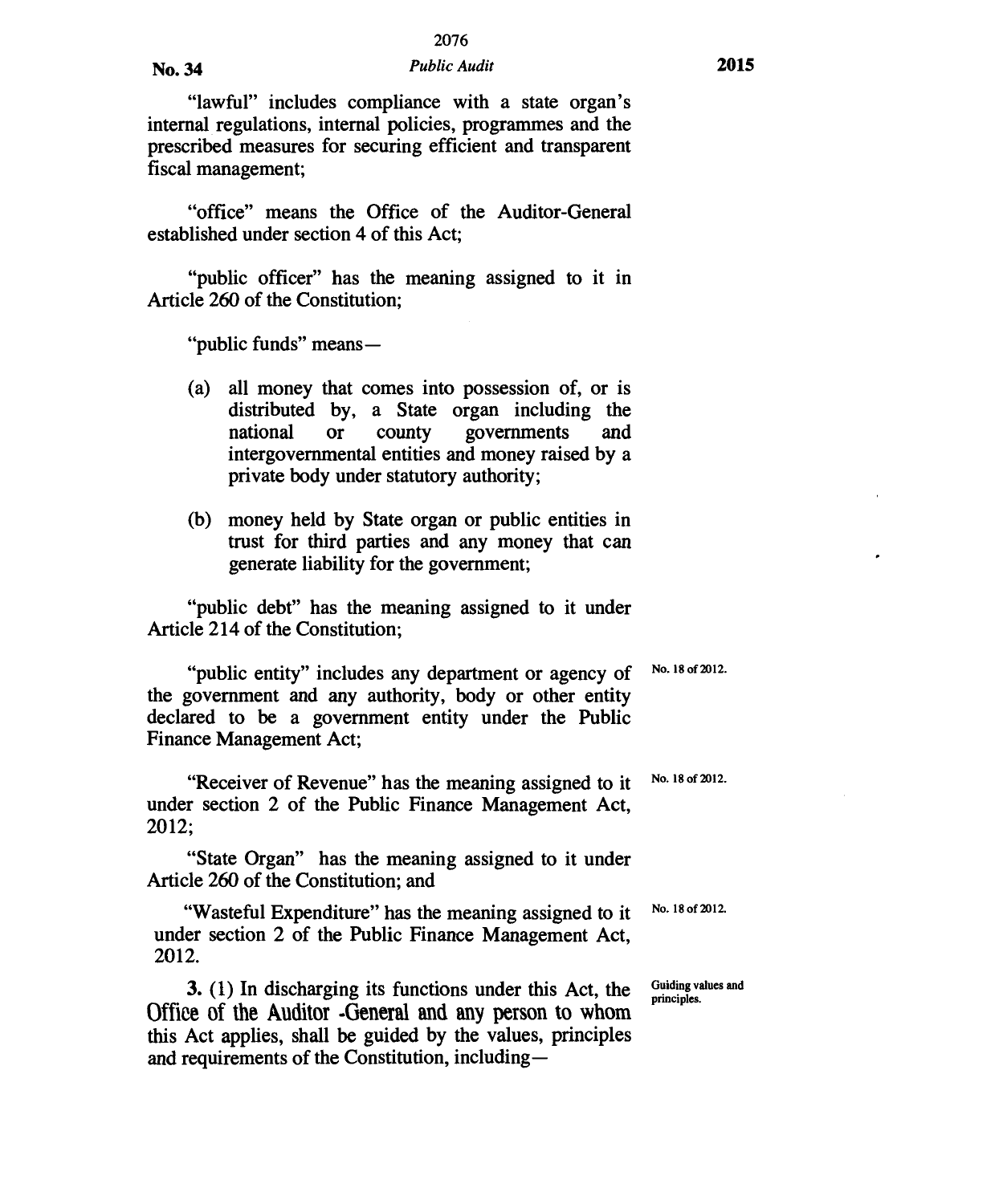### **2015** *Public Audit*

- (a) the national values and principles provided for under Article 10 of the Constitution;
- (b) the equality and freedom from discrimination provided for under Article 27 of the Constitution;
- (c) the responsibilities of leadership provided for under Article 73 of the Constitution;
- (d) the principles governing the conduct of State officers provided for under Article 75 of the Constitution;
- (e) the principles of public finance under Article 201 of the Constitution; and
- (f) the values and principles of Public Service as provided for under Article 232 of the Constitution.

(2) In addition to the values and principles in subsection (1), the Auditor-General shall promote efficiency, accountability, effectiveness and transparency on use of public resources.

## **PART II—ESTABLISHMENT OF THE OFFICE OF THE AUDITOR-GENERAL**

**4.** (1) There is established an office to be known as the Office of the Auditor-General which shall be a body corporate in accordance with Article 253 of the Constitution and shall be capable of—

Establishment of the Office of the Auditor-General.

- (a) suing and being sued;
- (b) acquiring, safeguarding, holding, charging and disposing of moveable and immoveable property; and
- (c) doing or performing all such other duties or acts for the proper discharge of its functions under this Act, which may be lawfully done by a body corporate.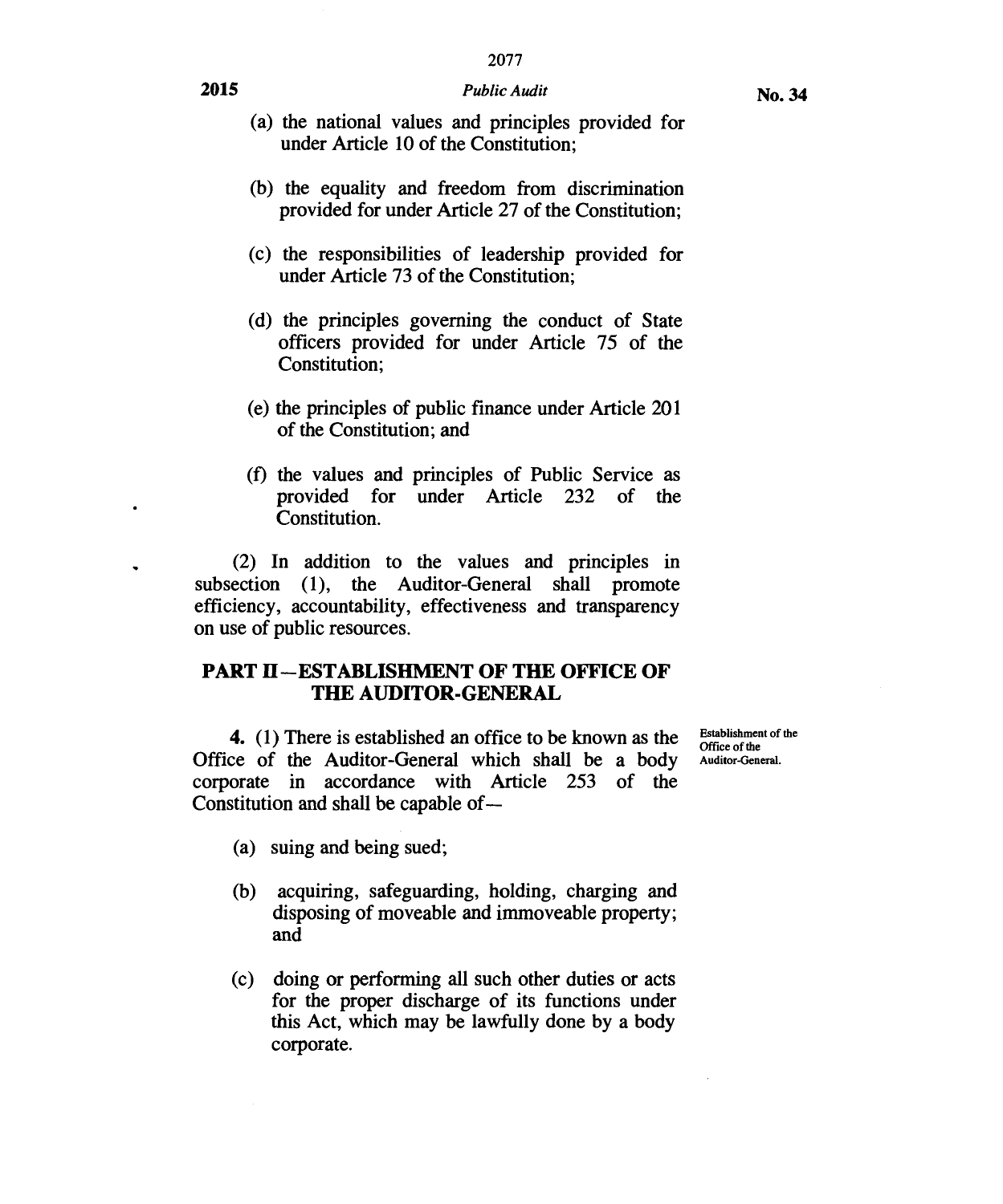## No. 34 *Public Audit* **2015**

(2) The office shall comprise the Auditor-General as its statutory head and all other staff appointed by the Auditor-General as may be delegated in accordance with Article 234 of the Constitution.

(3) The Office of the Auditor-General shall ensure reasonable access to its services in all parts of the Republic.

(4) The headquarters of office of the Auditor-General shall be in the capital city but the office may establish branches at any place in Kenya.

5. (1) A person shall be qualified for appointment as the Auditor-General if such person:-

- (a) is a citizen of Kenya;
- (b) holds the respective qualifications for the office specified in Article 229 (2) of the Constitution;
- (c) holds a degree in finance, accounting or economics from a university recognized in Kenya and demonstrates a verifiable and logical progression in the attainment of his or her educational qualifications;
- (d) meets the requirements of Chapter Six of the Constitution; and
- (e) is a practicing member of good standing of a professional body of accountants recognised by law.

6. (1) The Common seal of the Office shall be kept in the custody of the Auditor-General or in the custody of such other person as the Auditor-General may direct.

(2) The Common Seal of the Office when affixed to a document and duly authenticated shall be judicially and officially noticed, and unless and until the contrary is provided any necessary order or authorization by the Office under this section shall be presumed to have been duly given provided that express authority of the Auditor-General is procured.

**7.** (1) In addition to the functions and responsibilities of the Auditor-General as set out in Article 229 of the Constitution, the Auditor-General shallFunctions and powers of the Auditor-General.

Common Seal.

Qualification for appointment as the Auditor-General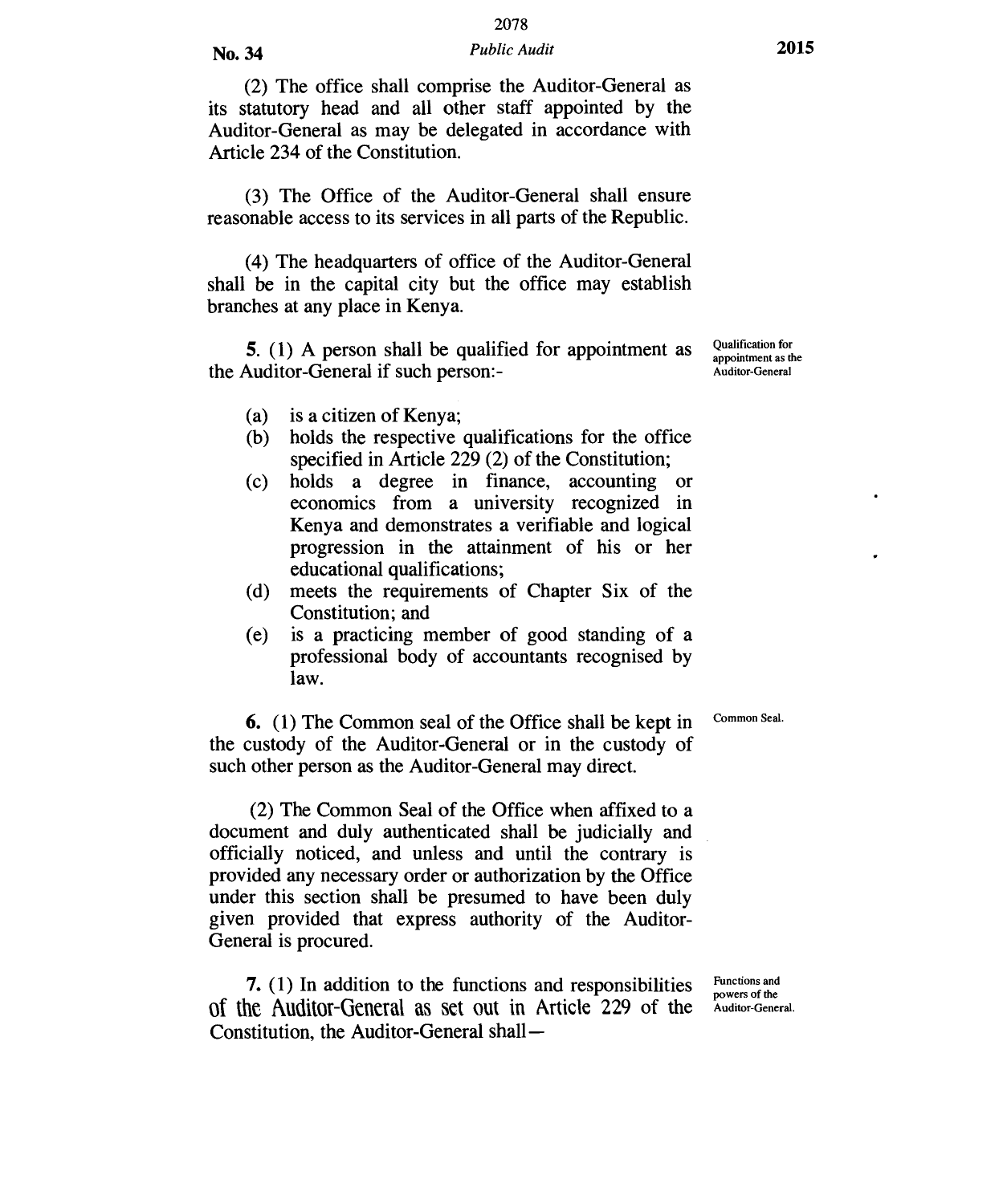#### **2015** *Public Audit*

- (b) undertake audit activities in state organs and public entities to confirm whether or not public money has been applied lawfully and in an effective way;
- (c) satisfy himself or herself that all public money has been used and applied to the purposes intended and that the expenditure conforms to the authority for such expenditure;
- $(d)$  confirm that  $-$ 
	- (i) all reasonable precautions have been taken to safeguard the collection of revenue and the acquisition, receipt, issuance and proper use of assets and liabilities; and
	- (ii) collection of revenue and acquisition, receipt, issuance and proper use of assets and liabilities conforms to the authority;
- (e) issue an audit report in accordance with Article 229 of the Constitution;
- (f) provide any other reports as may be required under Article 254 of the Constitution; and
- (g) perform any other function as may be prescribed by any other written legislation.

(2) Without prejudice to the generality of subsection (1), the Auditor-General may undertake any audits required under the Constitution, this Act or any other relevant law.

**8.** In addition to the powers and functions conferred under the Constitution, this Act and other relevant laws, and pursuant to Articles 252 (1) (c) and 232 of the Constitution, the Auditor-General shall —

Administrative powers of the office of the Auditor-General.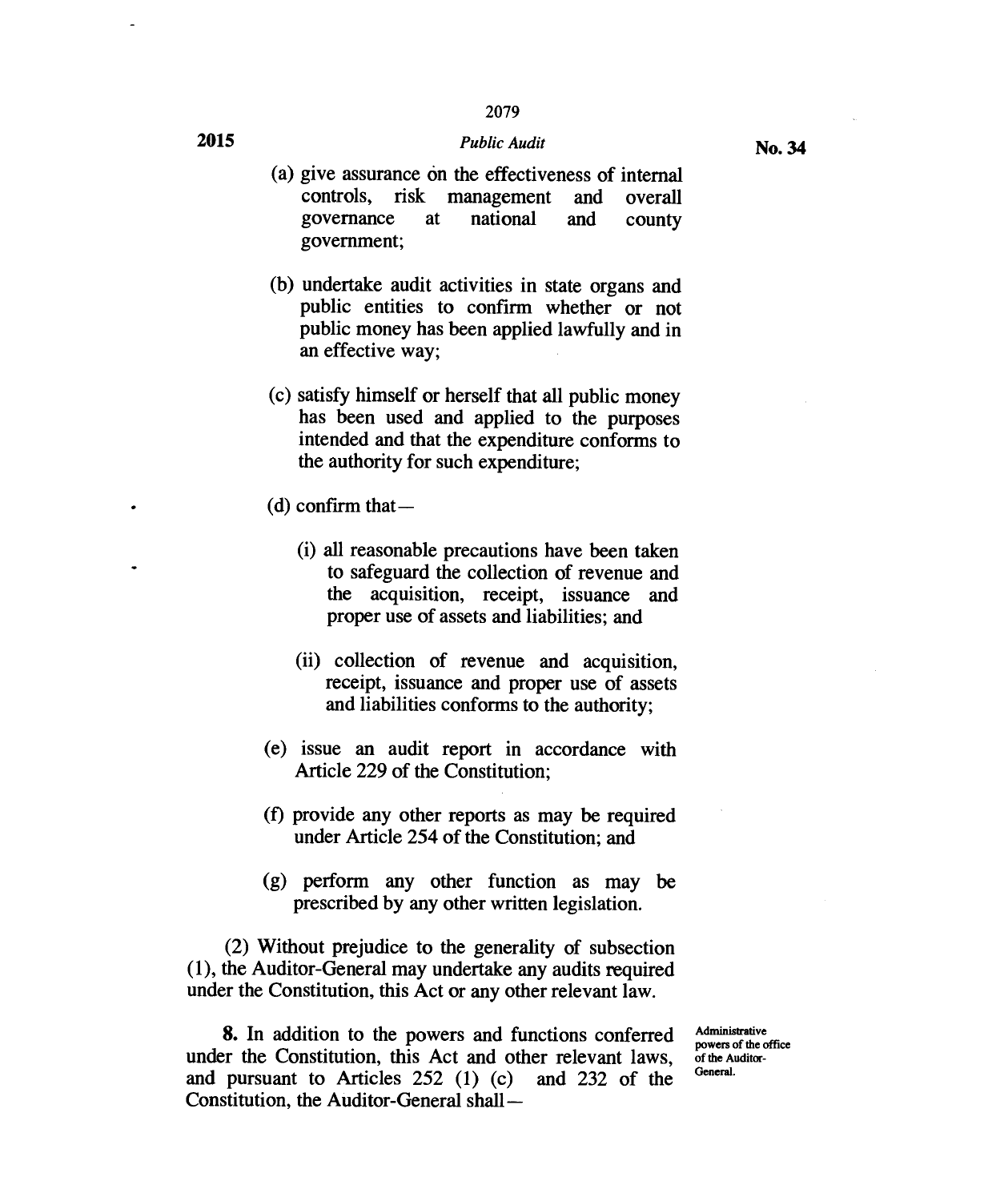## **No. 34** *Public Audit* **2015**

- (a) develop an organisational structure and staffing establishment for the Office of the Auditor-General subject to Article 234(5) of the Constitution;
- (b) subject to Article 234(5) of the Constitution, recruit and promote qualified and competent staff to perform the Office's functions;
- (c) subject to Article 234(5) of the Constitution,exercise disciplinary control over staff;
- (d) subject to Article 234(5) of the Constitution, develop human resource of the office;
- (e) subject to Article 230 (4)(b) and 234 of the Constitution, determine the remuneration and benefits of each member of staff;
- (f) in addition to what is provided for under any other relevant law, develop and maintain a code of conduct and ethics for the office, specific to auditing, guided by the International code of practice, and code of Ethics issued by the International Organization of Supreme Audit Institutions and in consultation with the Public Service Commission and the National Treasury;

**9.** (1) Without prejudice to the powers given under the Constitution and this Act and for the purposes of carrying out his or her duties effectively, the Auditor-General, or an officer authorized for the purpose of this Act, shall have powers —

- (a) to conduct investigations on his or her own initiative, or on the basis of a complaint made by a third party;
- (b) to obtain professional assistance, consultancy or advice from such persons or organizations whether within or outside public service as he/she considers appropriate;

General powers of the Auditor-General.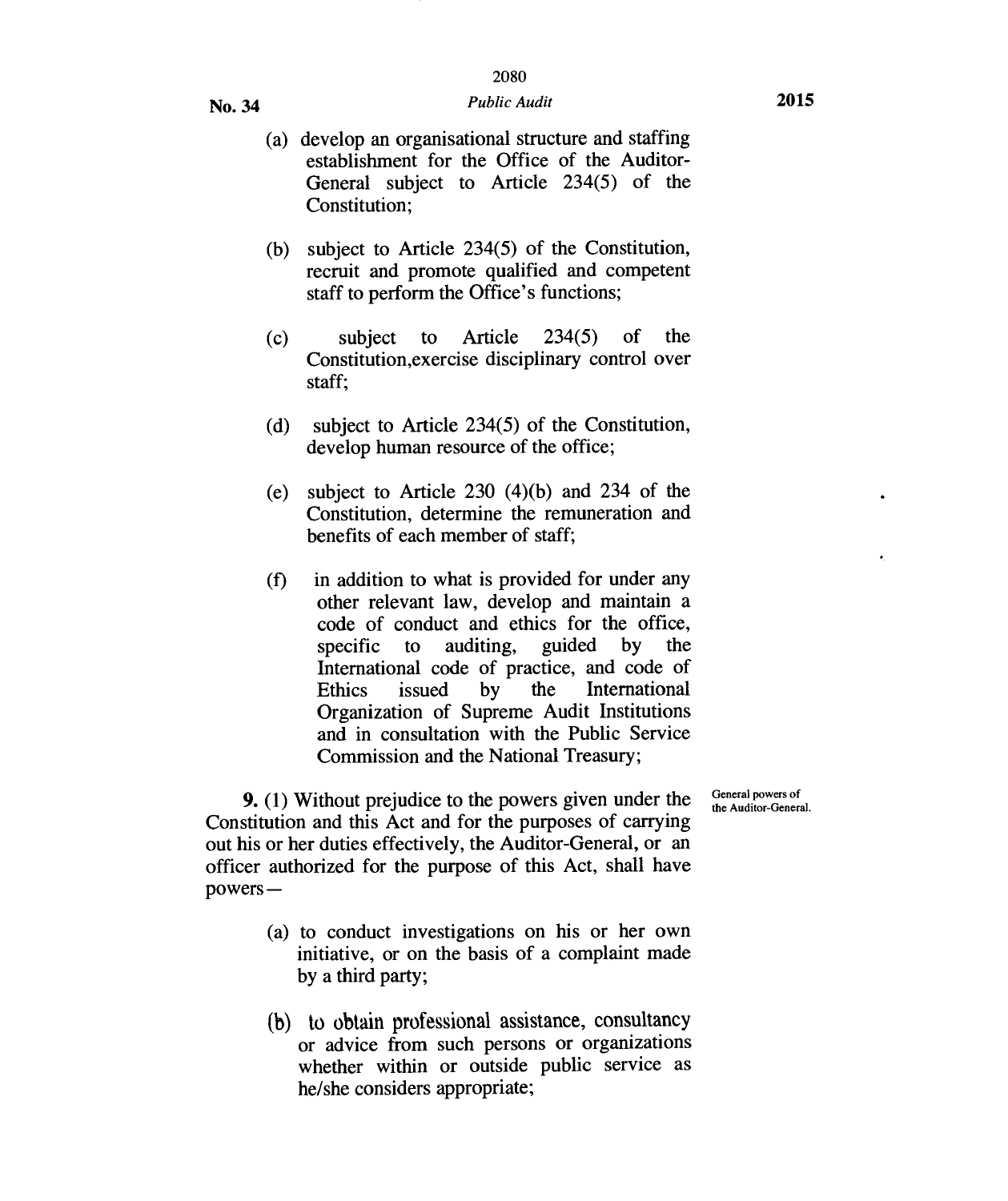#### **2015** *Public Audit*

**(c) of conciliation, mediation and negotiation;** 

- **(d) to issue summons to a witness for the purposes of his or her investigation;**
- **(e) of unrestricted access to-** 
	- **(i) all books, records, returns, reports, electronic or otherwise and other documents of entities listed under Article 229 (4) of the Constitution;**
	- **(ii) any property or premises used or held by State Organs or public entities covered by Article 229 (4) of the Constitution and subject to audit under this Act.**

**Provided that such access is reasonably necessary, in the opinion of the Auditor-General, in carrying out his or her functions;** 

- **(f) to request any public officer that is subject to this Act to provide explanations, information and assistance in person and in writing;**
- **(g) to locate any of his or her staff or an agent, for a time period to be determined by the Auditor-General, at the premises of any State Organ or public entity that is the subject of an audit or examination or review and that entity shall provide access to staff or agent and adequate office space, furniture and telephone access at the expenses of that State Organ or public entity;**
- **(h) to identify the origin of a transaction or officer who directed or approved it, where he or she has determined inaction, omissions, misuse or abuse of public resources by a public officer; and**
- **(i) to perform any function and exercise any powers prescribed by any other legislation, in addition to the functions and powers conferred by the Constitution.**

 $\overline{\phantom{a}}$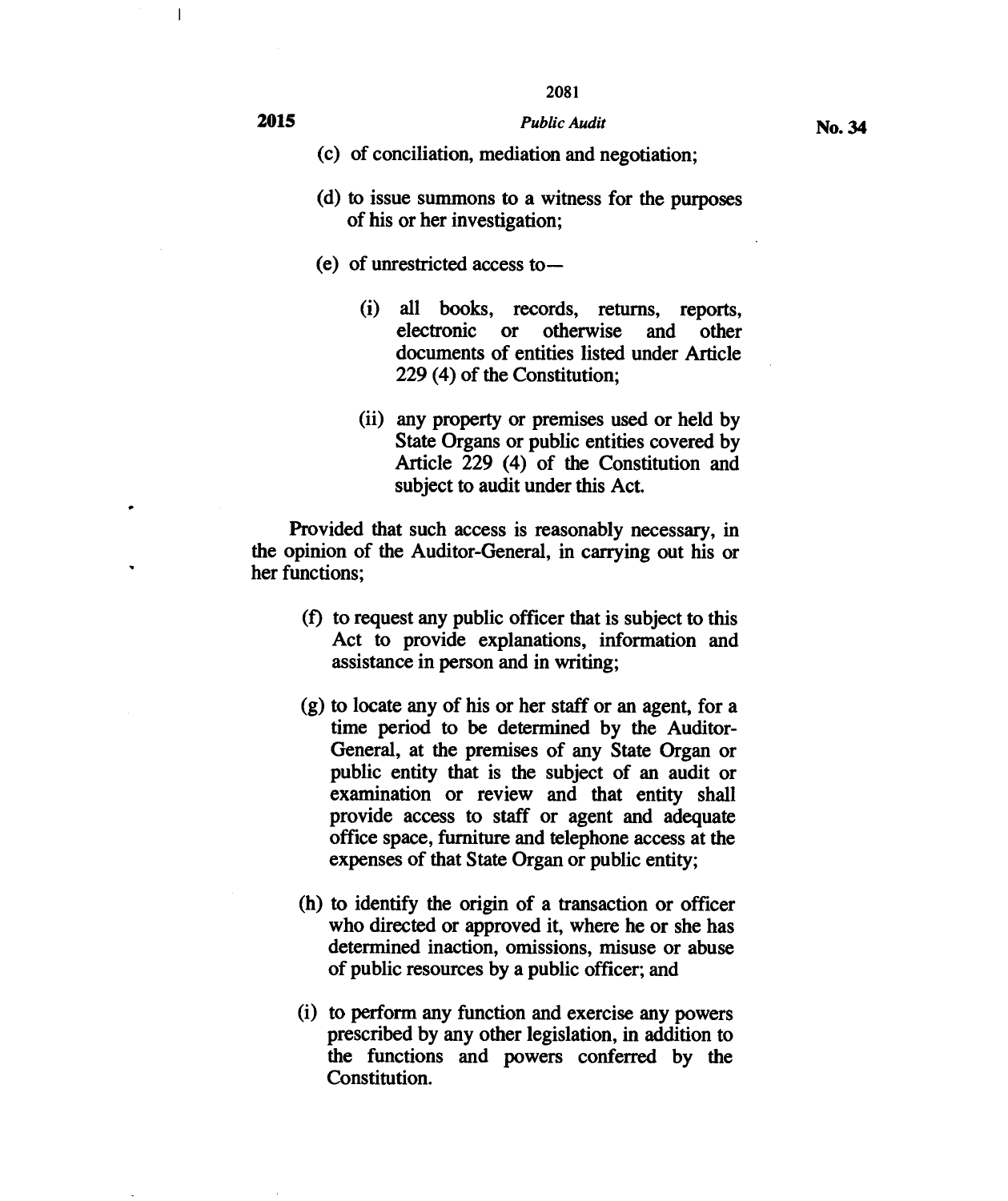## No. 34 *Public Audit* **2015**

(2) In addition to the powers under the Constitution, and subsection (1), the Auditor-General may without payment of a fee —

- (a) require a search to be made of any records in a public office;
- (b) require copies to be made of, or extracts to be taken from, any records in a public office;
- (c) seize or access or obtain official electronic messages to the extent that it is necessary for purposes of undertaking an investigation or forensic audit in entities listed under Article 229 (4) of the Constitution ; and
- (d) solicit assistance of other National and County governments agencies in the exercise of his/her responsibilities under the Constitution, this Act or any other written law.

10. (1) The Auditor-General shall not be subject to direction or control by any person or authority in carrying out his or her functions under the Constitution or under this Act.

(2) Without prejudice to the generality of subsection (1), the Auditor-General and his or her staff shall perform their functions impartially, without fear, favour or prejudice and shall exercise their powers independently subject to the provisions of the Article 249 (2) of the Constitution, the provision of this Act and any other written law.

11. (1) The office of the Auditor-General shall become vacant, if the Auditor-General —

- 
- (a) dies;
- (b) by a notice in writing addressed to the President, resigns from office; or
- (c) is removed from office under any of the circumstances specified in Article 251 or Chapter Six of the Constitution.

Independence of the Auditor- General.

Vacancy in office.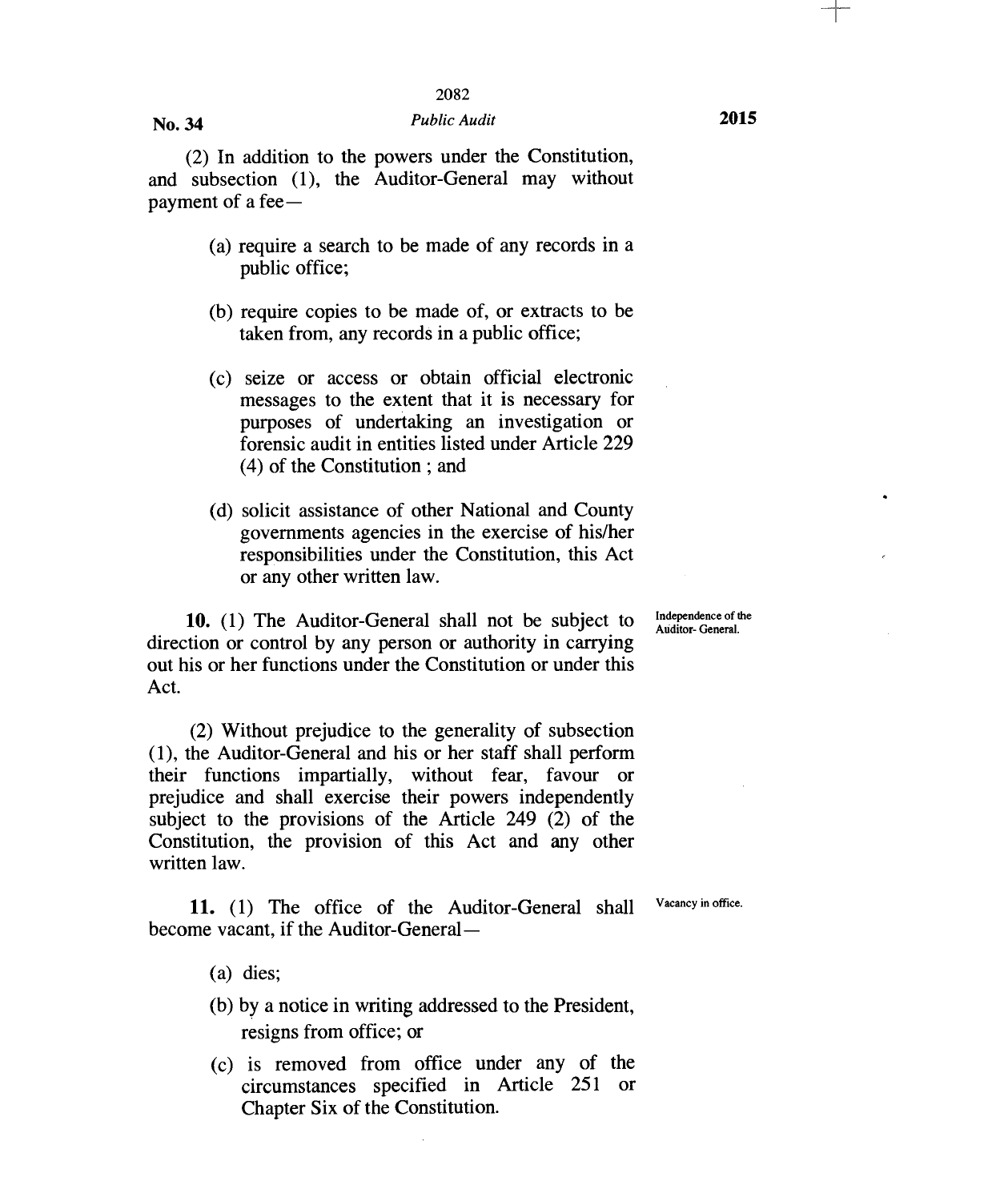### **2015** *Public Audit*

(2) Where a vacancy occurs under subsection (1), the President shall within seven days, by notice in the Gazette, in at least two newspapers of national circulation and in at least two national radio and television stations, declare vacancies in the office of the Auditor-General and invite applications.

(3) An application under subsection (2) shall be forwarded to the Public Service Commission within fourteen days of the notice and may be made by any:

- (a) qualified person;
- (b) person, organisation or group of persons proposing the nomination of any qualified person.

(4) The names of all applicants under subsection (2) shall be published in the Gazette.

(5) The President shall, within fourteen days of the expiry of the period prescribed under subsection (3), constitute a selection panel comprising a chairperson and one representative from —

- (a) the Ministry for the time being responsible for matters relating to finance;
- (b) the Office of the Attorney General;
- (c) the Ministry for the time being responsible for matters relating to the public service;
- (d) the Institute of Certified Public Accountants of Kenya;
- (e) the Association of Professional Societies of East Africa; and
- (f) the Law Society of Kenya,

for the purpose of considering the applicants and selecting at least three persons qualified for appointment as Auditor General:

Provided that for the purpose of selection and shortlisting of the said three persons, the selection panel shall hold its proceedings in public and submit to Parliament a report of the interview proceedings, which should include inter alia the scores of each candidate interviewed by individual members of the interviewing panel together with the criteria used in selecting the names forwarded.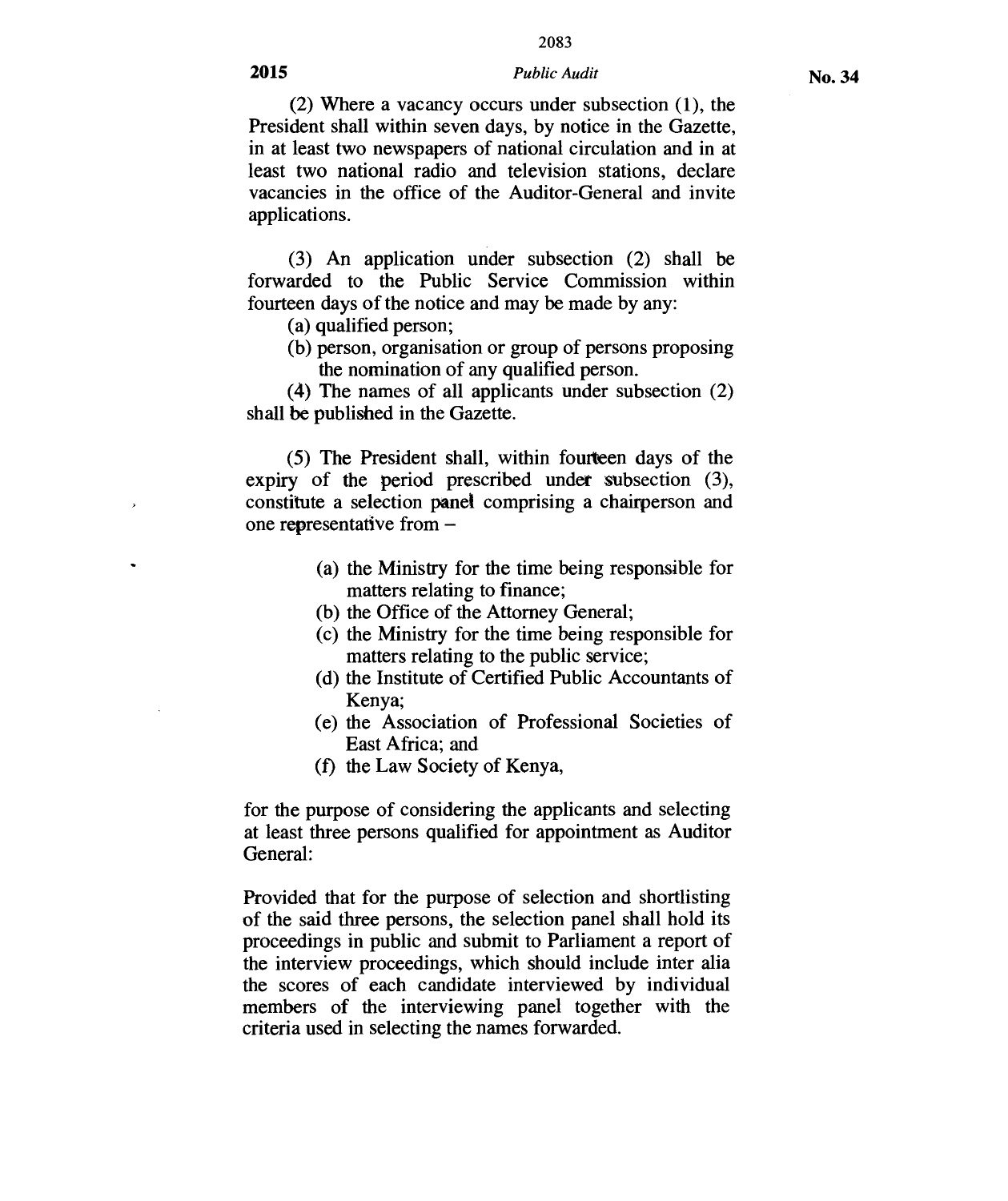(6) The selection panel shall within seven days of the selection of candidates under subsection (5), forward the names of the selected candidates to the President for nomination.

(7) The President shall, within seven days of the receipt of the names of the selected candidates under subsection (6), nominate one candidate for appointment as the Auditor-General and forward the name to the National Assembly.

(8) The National Assembly shall consider the nomination and may approve or reject the nomination.

(9) Where the National Assembly:

- (a) approves the nominee, the Speaker shall, within three days of the approval, forward the name of the approved nominee to the President for appointment;
- (b) rejects the nomination, the speaker shall, within three days of the rejection, communicate the decision to the President, who shall submit a fresh nominee from amongst the candidates forwarded by the selection panel under subsection (6).

(10) If the National Assembly rejects all or any subsequent nominee submitted by the President for approval under subsection (9), the provisions of subsections (1) to (7) shall, with the necessary to  $(7)$  shall, with the necessary modifications, apply.

(11) The President shall, within seven days of the receipt of the approved nominee from the National Assembly, by notice in the Gazette, appoint the Auditor-General approved by the National Assembly.

(12) For the avoidance of doubt, the Public Service Commission shall only provide secretariat services for the selection panel convened under subsection (5).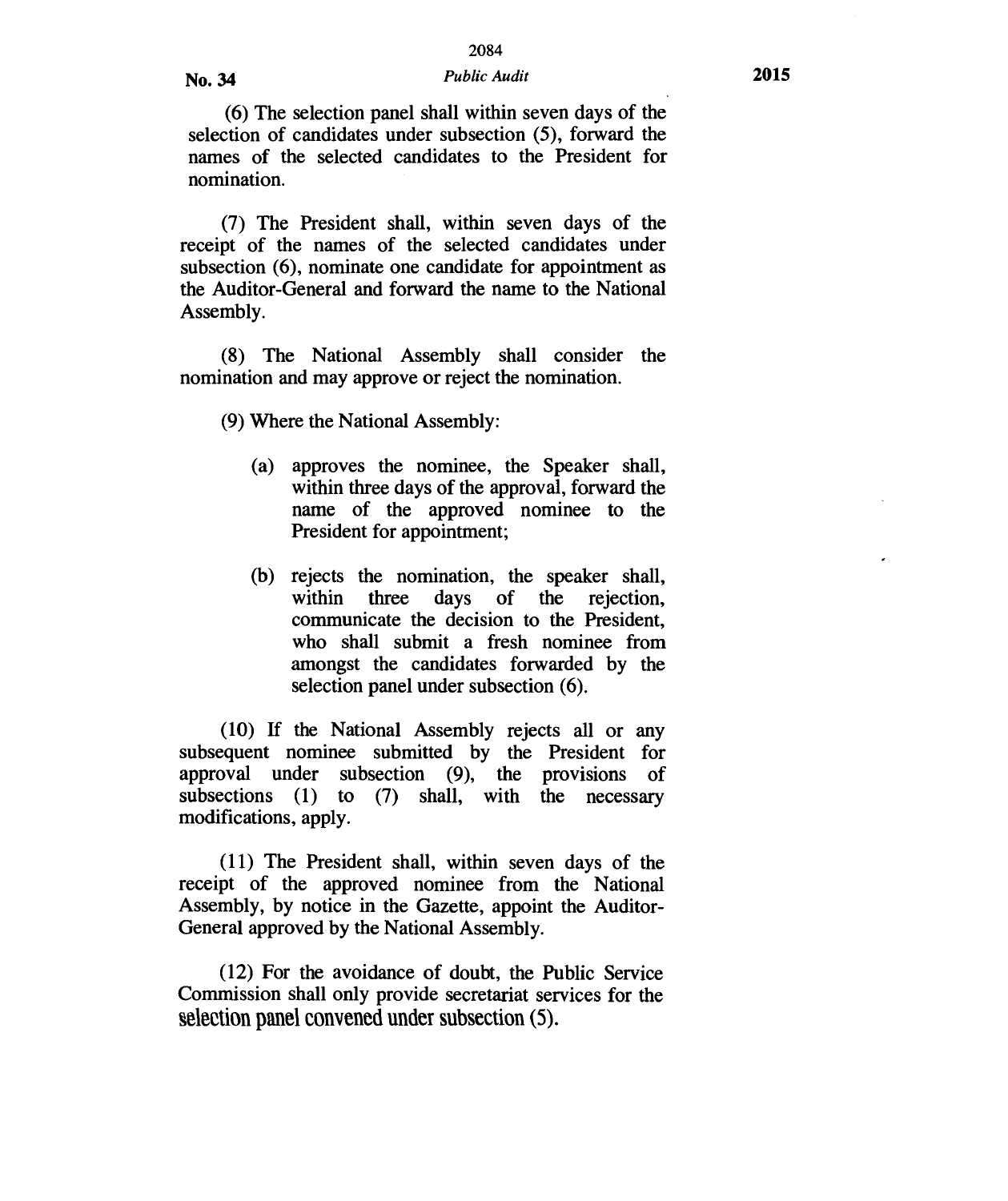#### **2015** *Public Audit*

(13) Despite the foregoing provisions of this section, the President may, by notice in the Gazette, extend the period specified in respect of any matter under this section by a period not exceeding twenty-one days.

12. (1) Where-

- (a) the office of the Auditor-General becomes vacant;
- (b) the Auditor-General has been suspended in accordance with the Constitution;
- (c) the appointment of a person as Auditor-General is pending; or
- (d) the Auditor-General is for any reason unable to perform the function of his or her office,

then until a person is appointed to and has assumed the functions of that office in accordance with section 11, or until the Auditor-General has resumed the performance of those functions, the Public Service Commission shall recommend the most senior officer in the office of the Auditor-General to the President to designate such a person as the acting Auditor-General.

(2) A person designated under subsection (1) shall meet the minimum qualifications for appointment to the office of the Auditor-General and shall serve for a period not exceeding ninety days.

(3) When acting in terms of subsection (1), the acting Auditor-General shall have all the powers of the Auditor-General.

**Oath** of Office.

13. The Auditor General shall, before assuming office, make and subscribe to the oath or affirmation set out in the Schedule before the Chief Justice.

14. The Office of the Auditor General shall develop an organizational structure for consideration and approval by the Audit Advisory Board.

Development and approval of organisational structure.

 $\ddot{\phantom{a}}$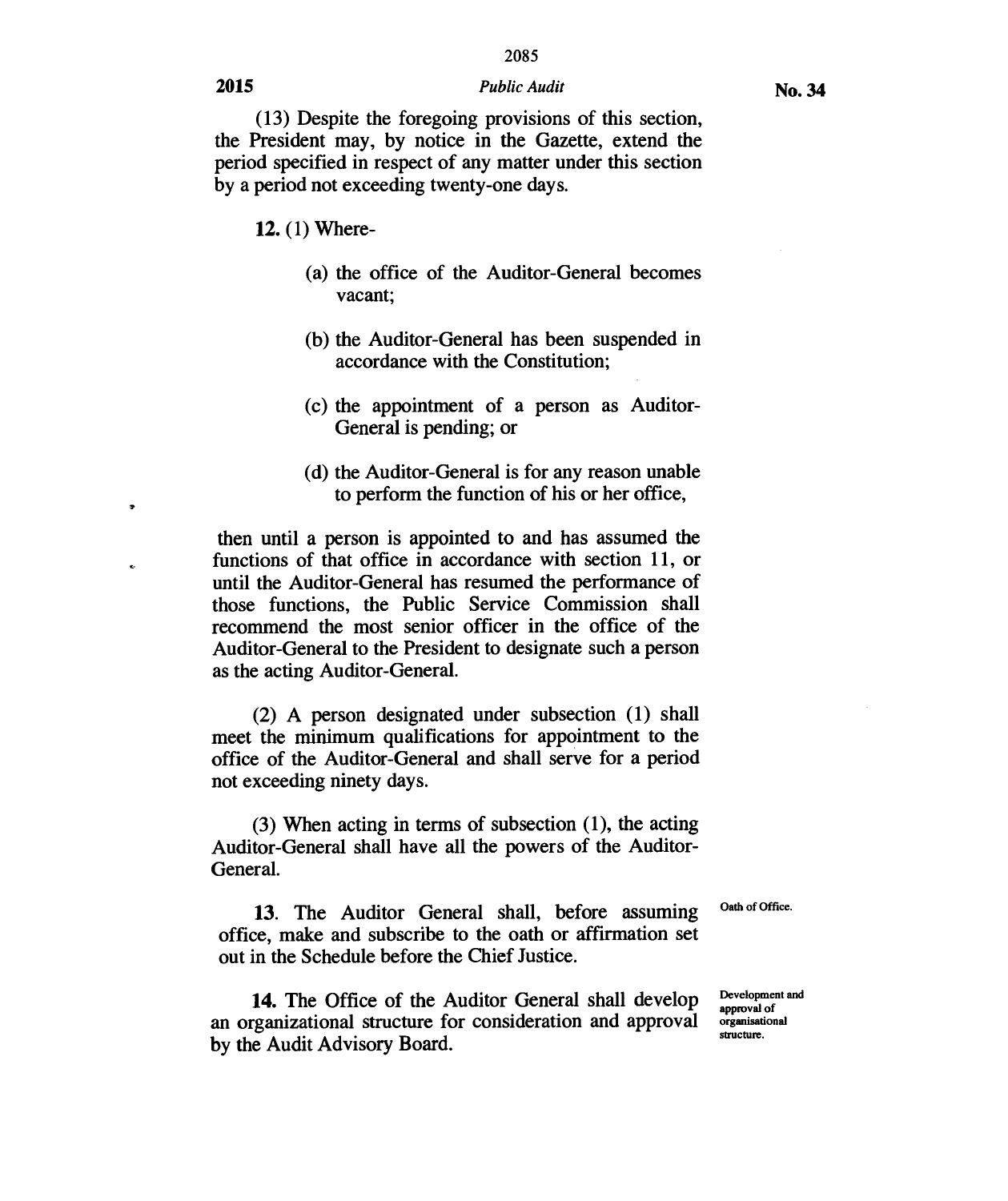## 15. (1) There shall be a Senior Deputy Auditor-General who shall be competively recruited by the Advisory Board and appointed by the Auditor General.

(2) A person shall be qualified for appointment as the Senior Deputy Auditor- General, if that person meets all the qualifications for appointment as outlined in section 5 of this Act.

16. (1) The Senior Deputy Auditor-General shall deputize the Auditor General and —

- (a) be the head of administration and management of the office of the Auditor-General;
- (b) be the accounting officer of the Office of the Auditor-General; and
- (c) perform such duties and exercise such other powers as the Auditor- General may delegate to him or her or perform other duties as spelt out by the office of the Auditor-General.

(2) In performance of his or her responsibilities under subsection (1) (a), the Senior Deputy Auditor General shall report to the Auditor-General.

17. (1) The office of the Auditor General may recruit such other staff as may be necessary for proper discharge of his or her functions under the Constitution, this Act and any other written law, upon such terms and conditions as he/ she may determine in consultation with the Salaries and Remuneration Commission and subject to Articles 230 and 234(5) of the Constitution.

(2) The remuneration of such staff should reflect prevailing remuneration of staff performing similar duties in the audit profession in other public and private institutions.

(3) The staff of the Office of the Auditor-General shall be competitively recruited in accordance to organisation structure developed by the office of the Auditor-General.

Recruitment of the Senior Deputy Auditor-General.

Responsibilities of the Senior Deputy-Auditor General.

Recruitment of other Staff.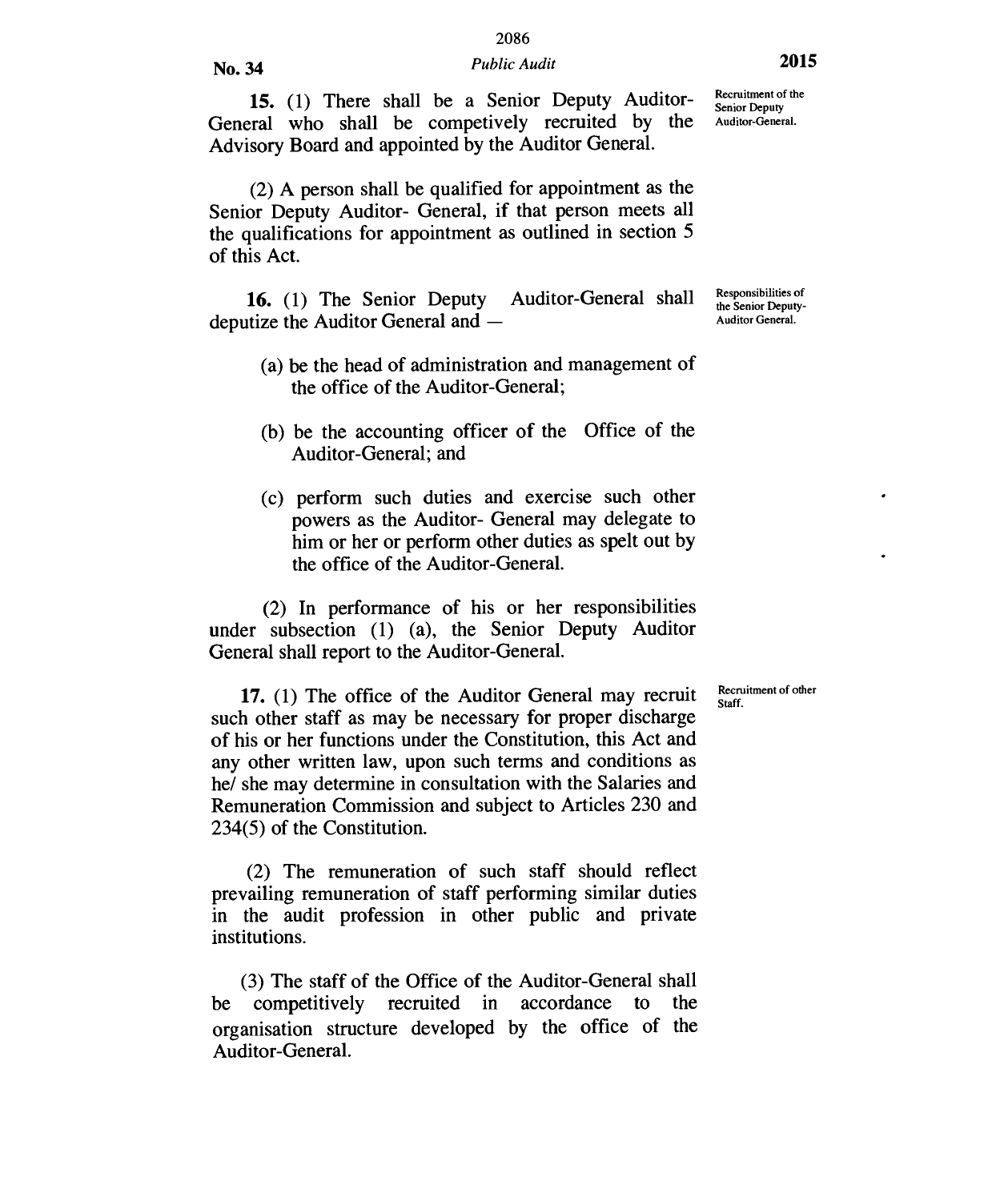## 2015 *Public Audit*

(4) The recruitment and appointment of staff shall take cognisance of regional, ethnic and gender balance including equal opportunities to persons with disabilities and marginalized groups and shall comply with the value and principles of public service as contemplated in Article 232 of the Constitution.

**18.** (1) A State Organ or public entity may upon such request by the Auditor-General, second to the office such number of public officers as may be necessary for proper performance of the functions of the Office.

(2) A public officer seconded to the office shall, during the period of secondment, be deemed to be an officer of the office and be subject to the policies and regulations of the office of the Auditor-General.

(3) The Auditor-General may, upon the request of a State Organ or public entity second his or her staff who shall, for the period of such secondment, be under the direction and control of the concerned State Organ or public entity and such an officer shall not audit that State Organ or public entity within a period of twenty-four months after the expiry of the secondment.

**19.** (1) The Auditor-General may, subject to such conditions as he or she may impose in writing, delegate any power and assign any duty conferred on him or her in terms of this Act or any other written law to a subordinate officer.

(2) A delegation or instruction in terms of subsection (1) shall not absolve the Auditor-General of the responsibility concerning the exercise of his or her power or the performance of the duty.

(3) The Auditor-General may confirm, vary or revoke any decision taken by a member of staff in consequence of a delegation or instruction under this section.

**20.** (1) The accounting officer shall prepare annually budget estimates of revenue and expenditure and work plans for the next financial year for consideration.

(2) The budget estimates of revenue and expenditure referred to under sub-section (1) shall be submitted to the Cabinet Secretary responsible for finance not later than the Budget estimates and plans of the office of the Auditor-General.

Delegation of powers.

Secondment of officers.

 $\ddot{\circ}$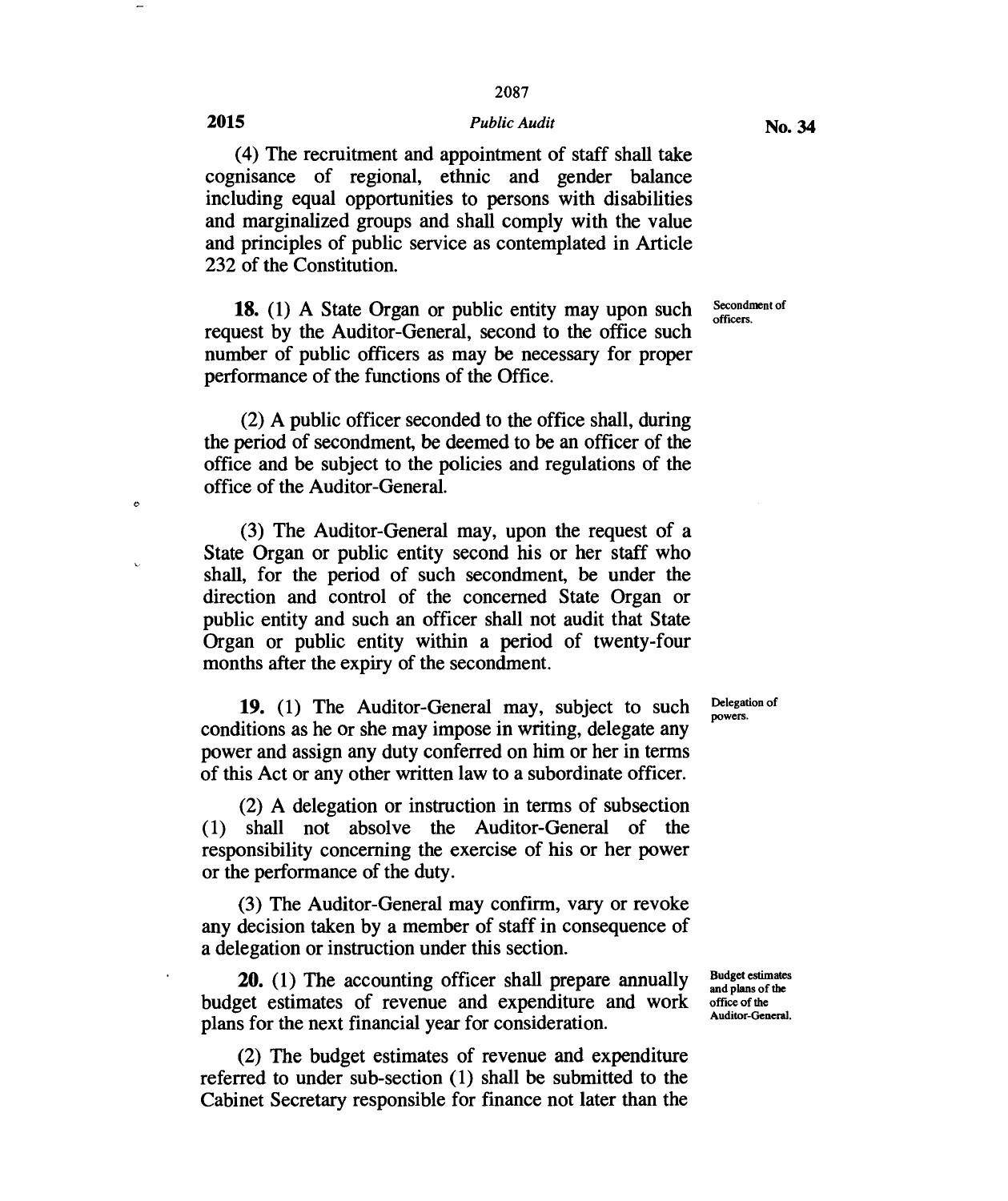## No. 34 *Public Audit* **2015**

30<sup>th</sup> March each year for review and submission to the National Assembly in accordance with Article 221 of the Constitution, and the National Assembly shall, pursuant to Article 249 (3) of the Constitution, allocate adequate funds to the office of the Auditor General.

(3) The budget estimates submitted under sub-section (2) shall include the following —

- (a) estimates of revenue and recurrent expenditure for the coming fiscal year;
- (b) estimates for the development expenditure for the coming fiscal year; and
- (c) any other matter considered relevant by the Auditor-General in the consideration of the budget and plans of the Office.

**21.** (1) For the purposes of exercising or performing his or her functions, duties or powers under the Constitution or this Act, and subject to the law relating to data protection, the Auditor-General shall require a public body or any person employed by the public body —

Power to obtain information from others.

- (a) to produce any official document in the body's or person's custody, care or control; and
- (b) to provide the Auditor-General with information or an explanation about any official information, system or asset.

(2) The Auditor-General may obtain such official information as he or she considers necessary to fulfil his or her functions, duties and powers from a person who is not a member, employee or office holder of the public body, within fourteen days and in doing so, the Auditor-General  $may -$ 

- (a) advise the person in writing of the nature of the information and why it is needed;
- (b) state that the information is required under this Act;
- (c) ask for further information where necessary;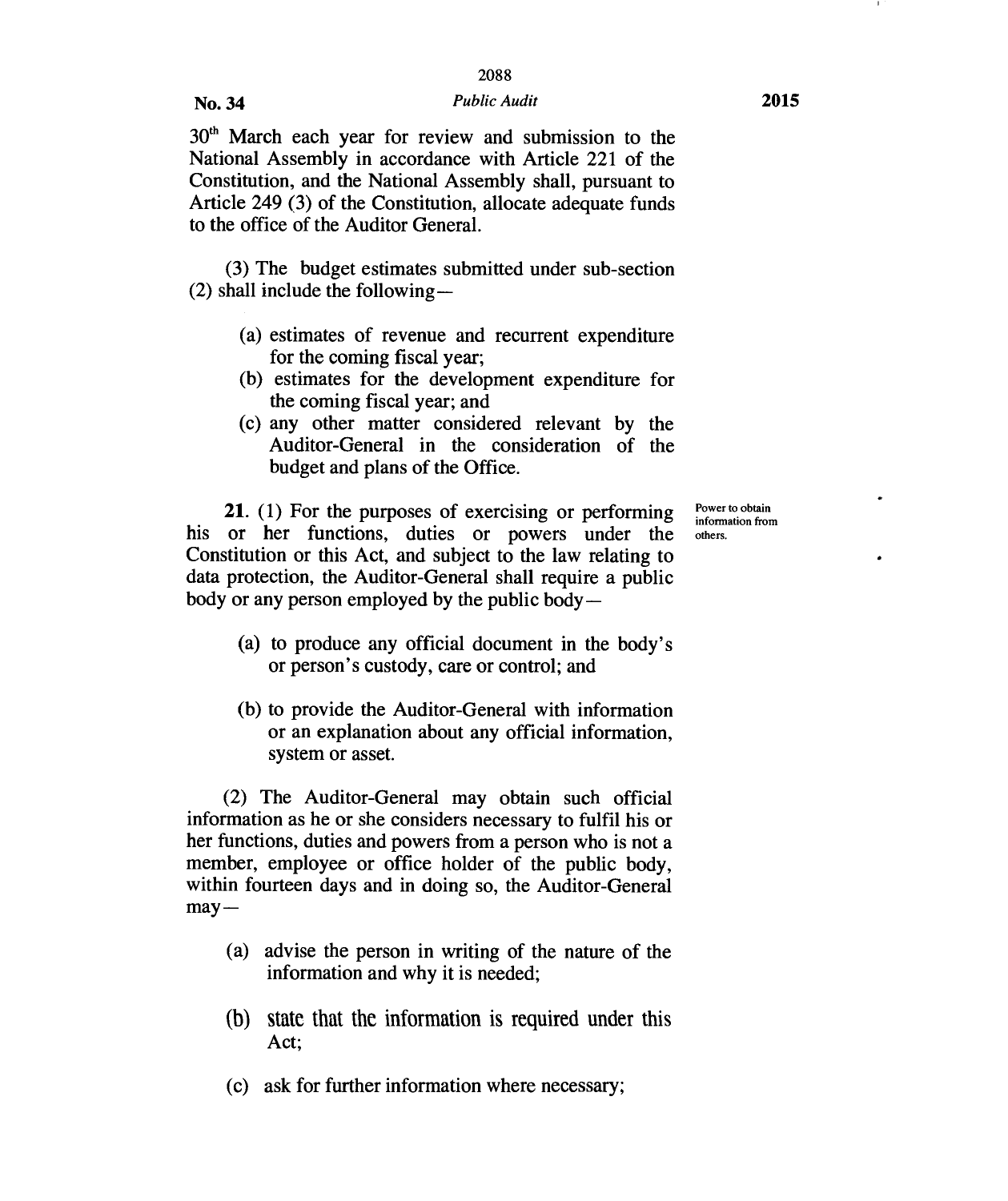## **2015** *Public Audit* **No. 34**

**(d) summon the person, if necessary; or** 

**(e) reimburse the person for any reasonable costs incurred in travelling where such person is summoned to appear, as may be determined by the Office.** 

**(3) Where the information required is not official, then the Auditor General will have to apply to the courts to obtain such information.** 

**(4) In cases where the Auditor-General suspects fraud or corruption, he or she may invite the relevant organs for their appropriate action.** 

> Power to *examine bank* accounts.

**22. (1) The Auditor-General may in the course of exercising his or her functions, duties or powers, track a transaction into the account of any person in any bank through an order of the courts, if the Auditor-General has reason to believe that the money belonging to a public body has been fraudulently or wrongfully paid into such person's account.** 

 $\epsilon$ 

**(2) When required under this section, the bank shall produce any documents or provide requested information relating to the account in the bank's custody or control.** 

**(3) In exercising the authority under this section, the Auditor-General shall ensure that any information obtained is not used for any other purpose other than that legally intended and the Auditor-General shall keep in safe custody all the documents and information so obtained.** 

**(4) The Auditor-General may make copies of any documents so produced.** 

> Outsourcing audit services.

23. (1) For purposes of carrying out his or her functions under this Act, the Auditor-General may outsource audit services from duly registered audit firms whose partners and staff are not employees of the Office of the Auditor-General and the public service to assist in an examination and audit of accounts.

(2) Only a person registered and practising as an accountant under the Accountants Act, 2008, shall be No. 15 of 2008.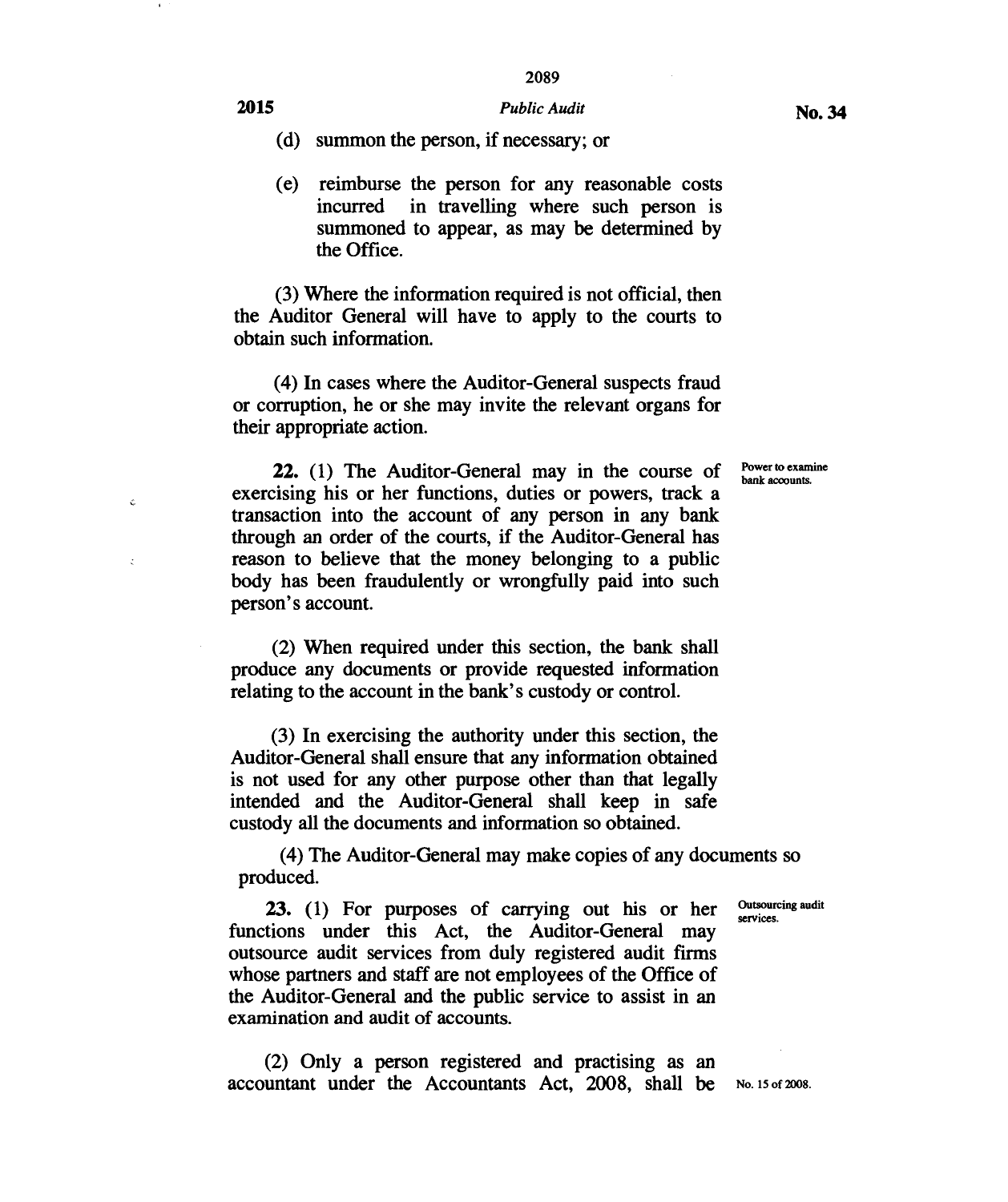qualified for the purpose of provision of a financial audit opinion under this section.

(3) An auditor appointed under this section shall comply with any lawful directions given by the Auditor-General and shall report to the Auditor-General.

(4) For purposes of his or her appointment, an auditor appointed under this section exercises delegated powers of the Auditor-General relating to examinations and audit.

(5) An auditor appointed under this section shall not certify the results of the examination and audit and shall not submit any report required under this Act other than the report under subsection (2).

(6) During the period of performing the work outsourced, the staff of the outsourced firm shall conform to the provisions of this Act and Code of Ethics developed under this Act.

(7) An officer who previously worked for an organ that is being audited by the Auditor-General shall not audit that organ until after thirty-six months from the time he or she ceased working for that organ.

(8) Outsourcing of any audit services under this section shall not absolve the Auditor-General of any responsibility concerning the exercise of his or her powers under this Act.

**24.** (1) The Auditor-General may, in the performance of his or her duties and functions under this Act, engage the services of or work in consultation with professional or technical experts or consultants, whether in the public service or not, to enhance the performance of the Auditor-General.

(2) The engagement of service under sub-section (1) shall be for purposes of ensuring effectiveness in the application of public funds.

Professional assistance and consultancy.

÷

ب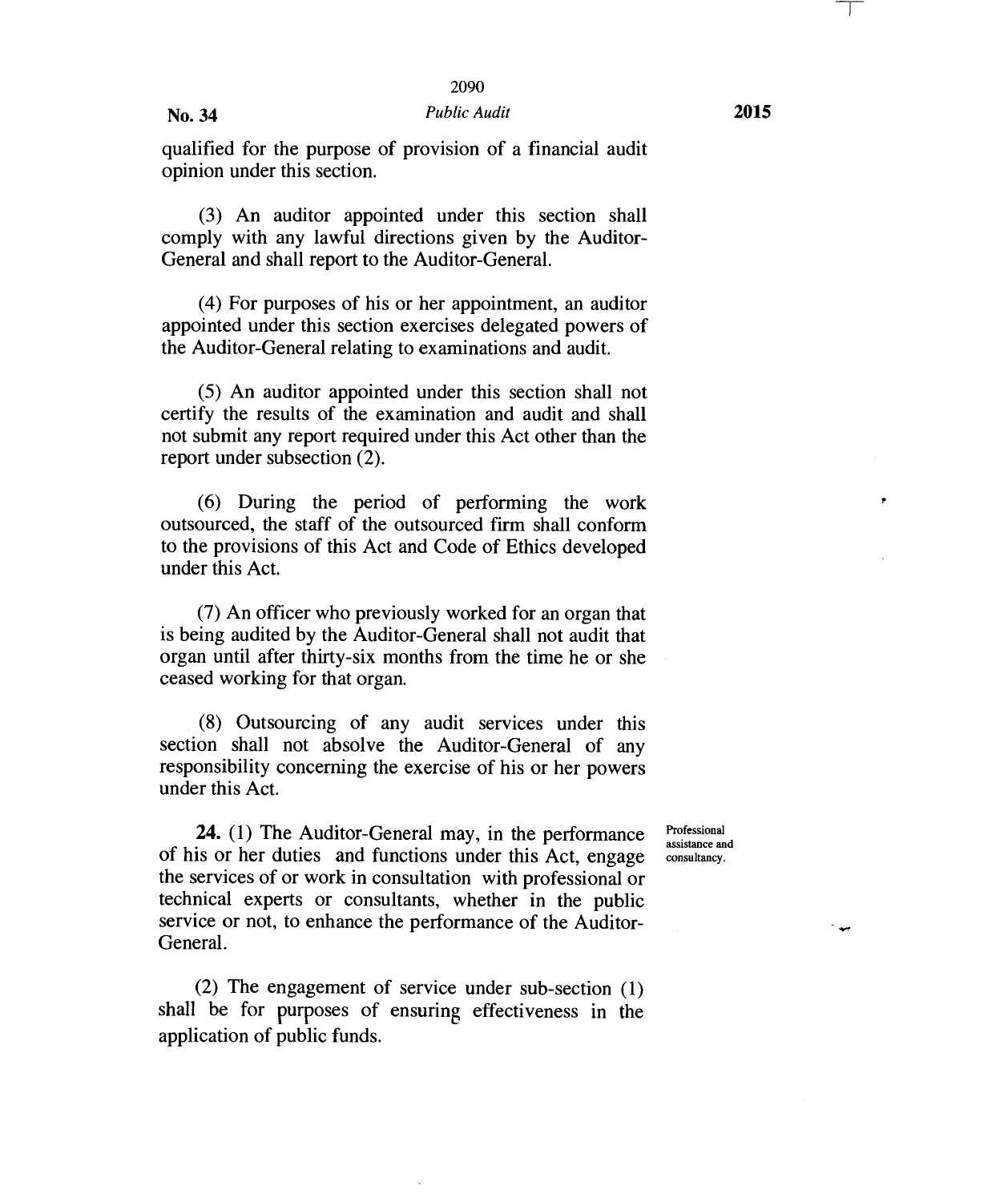## **2015** *Public Audit* **No. 34**

 $\mathbf{I}$ 

## **PART HI—ESTABLISHMENT OF THE AUDIT ADVISORY BOARD**

**25.** (1) There is established an unincorporated board to be known as the Audit Advisory Board which shall comprise of—

Establishment and composition of the Audit Advisory Board.

- (a) the Auditor-General or a person nominated by him or her;
- (b) the Attorney-General of Kenya or a person nominated by him or her;
- (c) a nominee of the Institute of Certified Public Accountants of Kenya;
- (d) a nominee of the Association of Professional Societies of East Africa;
- (e) a nominee of the Law Society of Kenya;
- (f) the Chairperson of the Public Service Commission or his or her nominee:

Provided that the nominee under paragraph (d) shall not be a member of a professional body provided for under subsection  $1(c)$  and  $(e)$ .

(2) A person shall be qualified to be nominated under subsection  $(1)$  (c) to (e) above if such person—

- (a) has a degree from a university recognised in Kenya;
- (b) has a minimum of fifteen years' experience in matters relating to public finance, auditing, accounts, law, governance or public management ; and
- (c) meets the requirements of Chapter Six of the Constitution

(3) The Auditor-General may co-opt two other members with the necessary expertise.

(4) The members of the Audit Advisory Board shall elect a chairperson from among themselves, who shall not be the Auditor General.

(5) The nomination and appointment of members under this section shall take cognisance of regional, ethnic, and gender balance and people with disabilities and marginalised groups.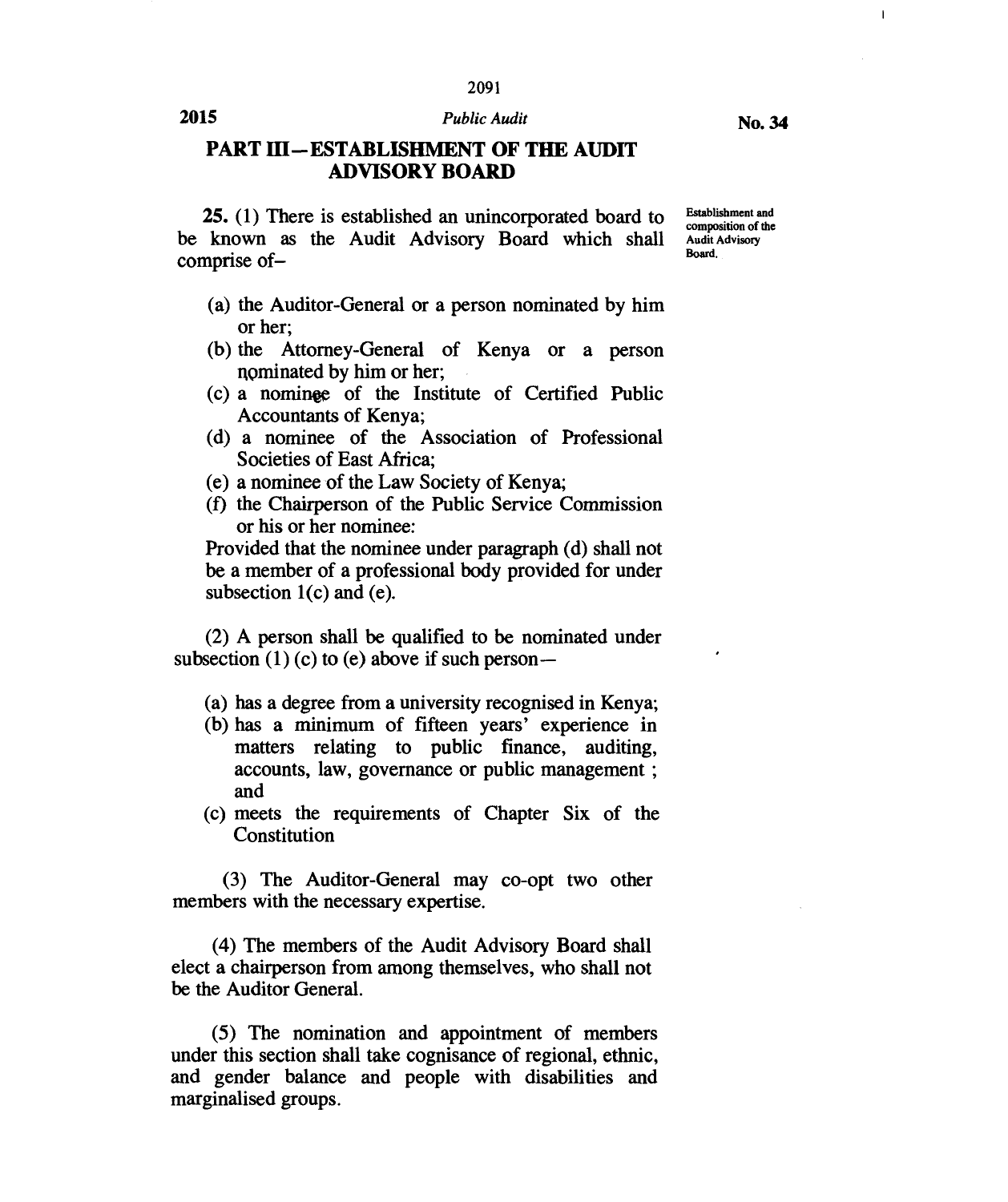## **No. 34** *Public Audit* **2015**

(6) The Auditor-General shall, within fourteen days of receipt of names of qualified persons pursuant to subsection (1), by notice in the Gazette, appoint members of the Board.

(7) The members of the Audit Advisory Board shall hold office for a term not exceeding three years from the date of appointment and may be eligible for reappointment for a further one term of three years.

**26.** (1) The Audit Advisory Board shall meet at least four times in every financial year and not more than twelve times in every financial year and not more than four months shall elapse between one meeting and the next meeting.

(2) The quorum at the meeting of the Audit Advisory Board is five members of the Board or a greater number determined by the Audit Advisory Board in respect of an important matter.

(3) The Senior Deputy Auditor-General of the office of the Auditor-General shall be the Secretary of the Audit Advisory Board.

(4) The Chairperson shall convene and preside at meetings of the Board.

(5) The proceedings of the Audit Advisory Board shall not be invalidated by reason of a vacancy among the members.

**27.** (1) Subject to section 10, the principal function of the Audit Advisory Board shall be to advise the Auditor-General on the exercise of his or her powers and the performance of his or her functions under the Constitution and this Act.

(2)Subject to the generality of subsection (1) the Board shall, in addition to any other function that may be conferred by this Act or any other law, advise the Auditor-General onMeetings and procedure of the Audit Advisory Board.

Functions of the Audit Advisory Board.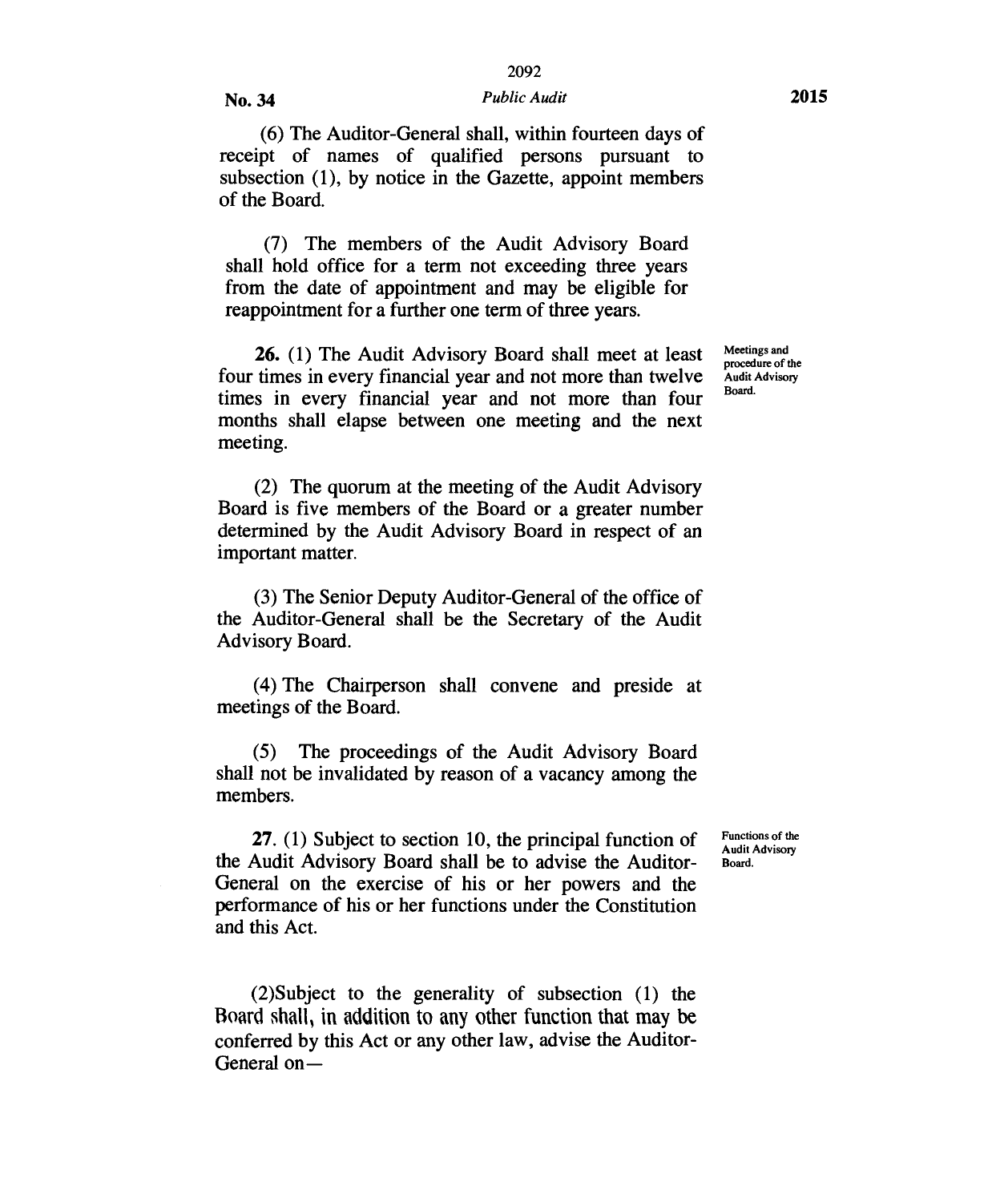## **2015** *Public Audit* **<b>No. 34 No. 34**

- (b) the development and review of organizational development issues;
- (c) the budget estimates and plans of the office of the Auditor-General;
- (d) the remuneration and other terms of appointment of the staff of the Office of the Auditor-General in consultation with the Salaries and Remuneration Commission; and
- (e) any other matter that the Auditor-General may refer to the Board from time to time.

28. The members of the Audit Advisory Board shall be paid such allowances and expenses as are provided by the Salaries and Remuneration Commission from monies appropriated to the Office of the Auditor General.

## **PART IV—AUDIT PROCESS AND TYPES OF AUDIT**

29. Subject to the Constitution and any written law, the Office of the Auditor-General shall apply the applicable international standards, principles and practices in their audits.

30. Subject to the provisions of Articles 201 and 232 of the Constitution, the Auditor-General shall determine the scope and extent of the examination or inspection of accounts and any other documents or information related to public expenditures or any audits under this Act, which he considers necessary in carrying out his or her responsibilities and functions specified under this Act.

31. (1) The certification audit process steps shall be as follows—

(a) within three months after Parliament or the County Assembly has debated and considered the final report of the Auditor General and made recommendations, a State Organ or a public entity Allowances and expenses of the Audit Advisory Board members.

Guiding principles, practices and standards of auditing.

Scope of Audit.

Certification audit process steps.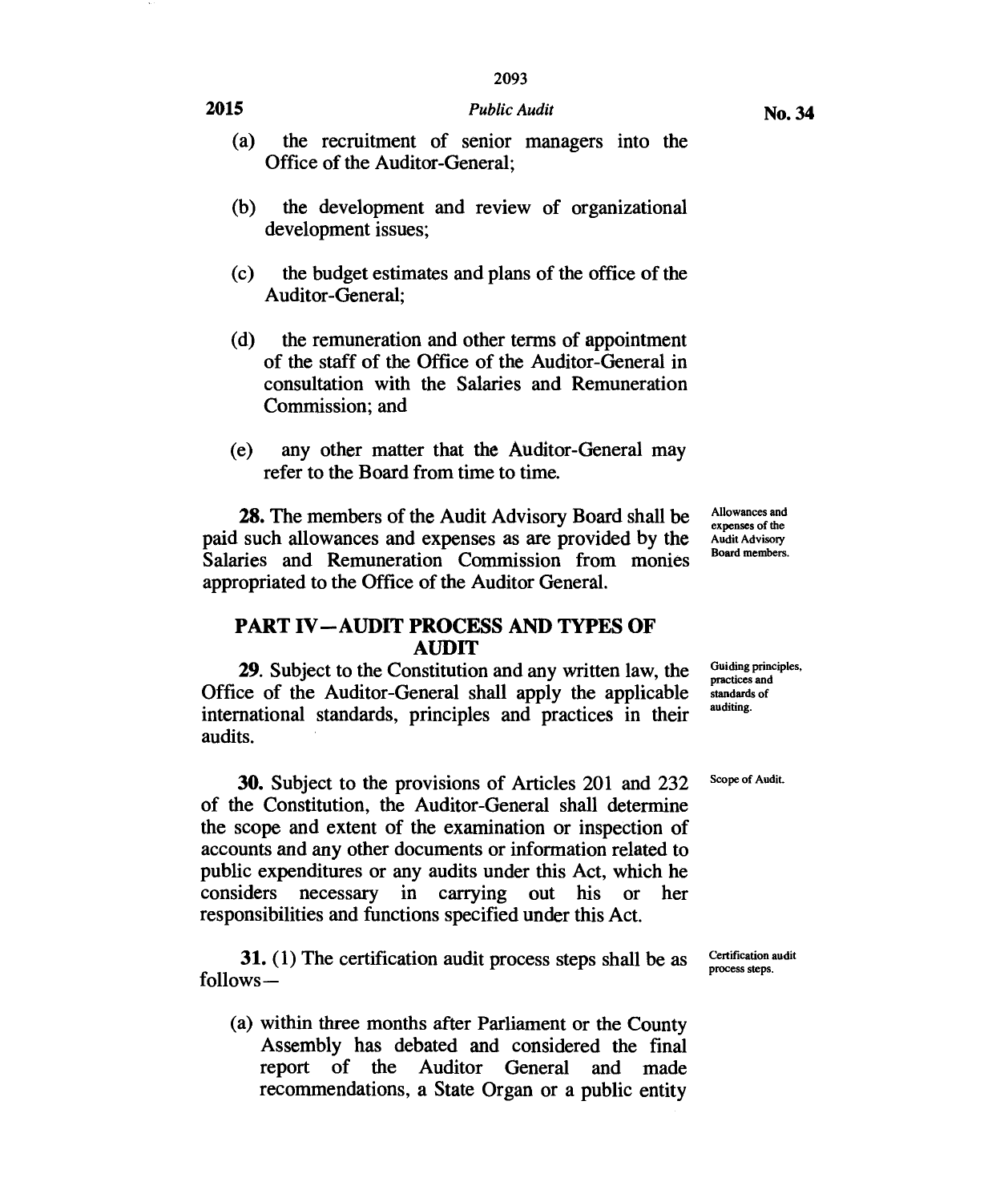that had been audited shall, as a preliminary step, submit a report on how it has addressed the recommendations and findings of the previous year's audit.

- (b) at the beginning of the audit examination of the financial statements of a State Organ or public entity, an inception meeting shall be held to deliberate on the scope of the financial audit, between the Auditor-General and the accounting officer and the financial statements to be audited should have been signed by the accounting officer and the substantive head of that entity, if different from the accounting officer and the Chairperson of the governing body, where applicable;
- (c) at the conclusion of the audit examination of the financial statements of each State Organ, an exit meeting shall be held at which the Auditor-General shall submit a draft management letter which shall include findings and recommendations to the accounting officer and comments of the accounting officer on the Auditor-General's findings and recommendations and the Auditor-General shall provide a copy of the report to the substantive head of that entity, if different from the accounting officer and, the Chairperson of the governing body, where applicable.

(2) For all other audits or investigation, the Auditor General shall inform the State organ or public entity to be audited or investigated in writing before commencement of the audit or investigation.

(3) The Auditor-General shall include in his or her report under this section—

- (a) recommendations on how a State Organ or public entity may improve the application of funds in a lawful and in an effective way; and
- (b) how responsive the State organ or public entity has been to past audit findings and recommendations.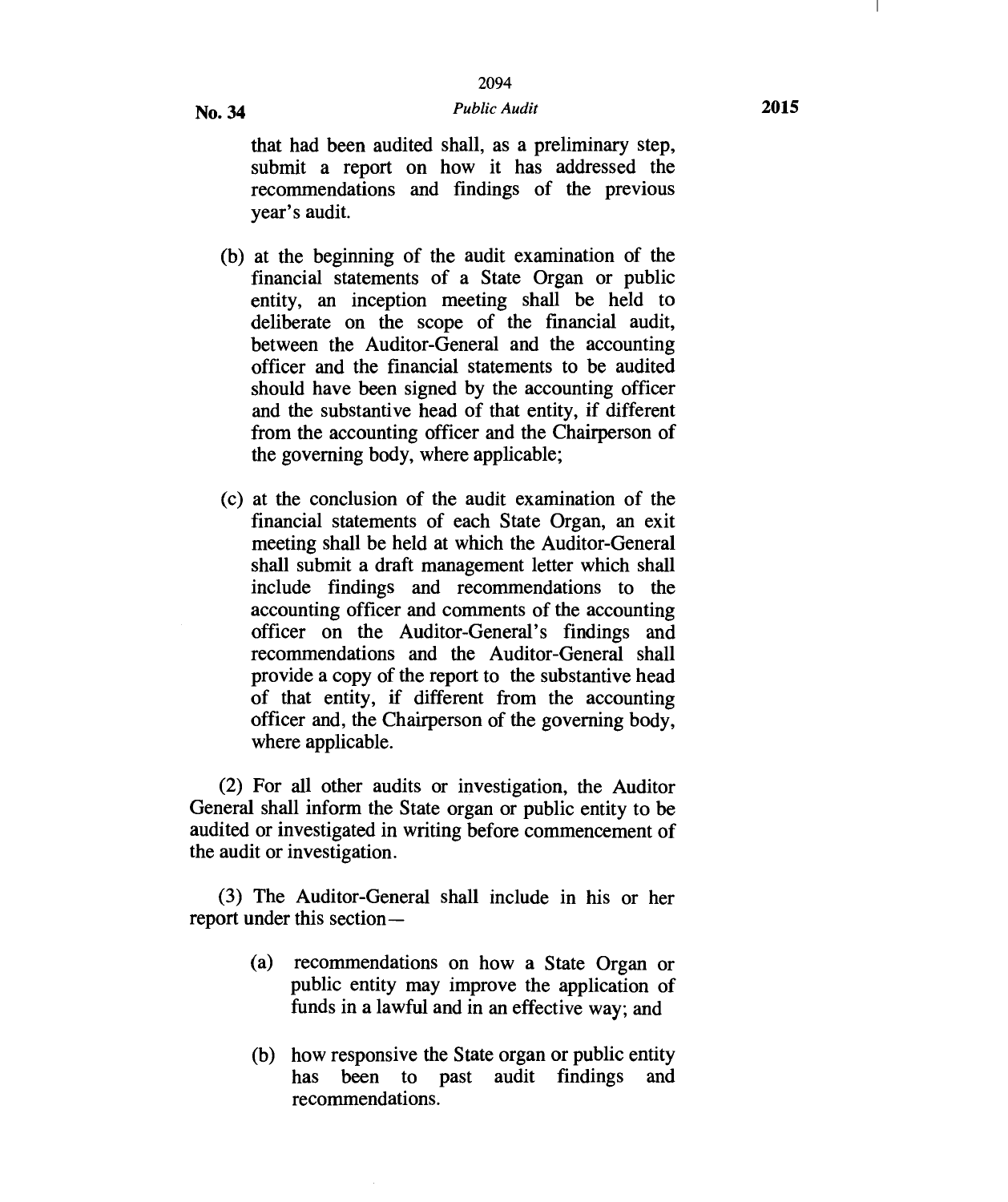## **2015** *Public Audit* **No. 34**

(4) The accounting officer shall within fourteen days from the date of receipt of the draft management letter, submit a response to the Auditor-General including remedial actions that have been undertaken to address any qualifications in the draft management letter.

(5) If within fourteen days the Auditor General will not have received a response, the Auditor-General shall proceed with the finalisation of the final management letter.

(6) Where an audit report has been tabled, the Speaker of the National Assembly shall invite the Auditor-General to present the report before the National Assembly.

32. (1) All reports of an audit shall be submitted to Parliament or the relevant county assembly.

(2) Within seven days of receiving the report, Parliament shall publicize it on its official website and other public spaces.

(3) Within fourteen days after submitting the report to Parliament or the relevant county assembly, the Auditor General shall publicize the report on the official website and other public spaces.

33. (1) The final report by an internal auditor which has been deliberated on and adopted by an audit committee of a State Organ or public entity, may be copied to the Auditor-General.

(2) The Auditor-General shall have unhindered access to all internal audit reports of a State Organ or any public entity, under subsection (1) above, which is subject to audit by the Auditor-General as provided for under Article 229 (4) of the Constitution.

34. The Auditor-General may, upon request or at his or her own initiative conduct periodic audits which shall be proactive, preventive, and deterrent to fraud and corrupt practices, systemic and shall be determined with a view to evaluating the effectiveness of risk management, control and governance processes in State Organs and public entities.

Audit reports to be submitted to Parliament and the relevant county assembly

Use of work of internal auditor.

Periodic Audits.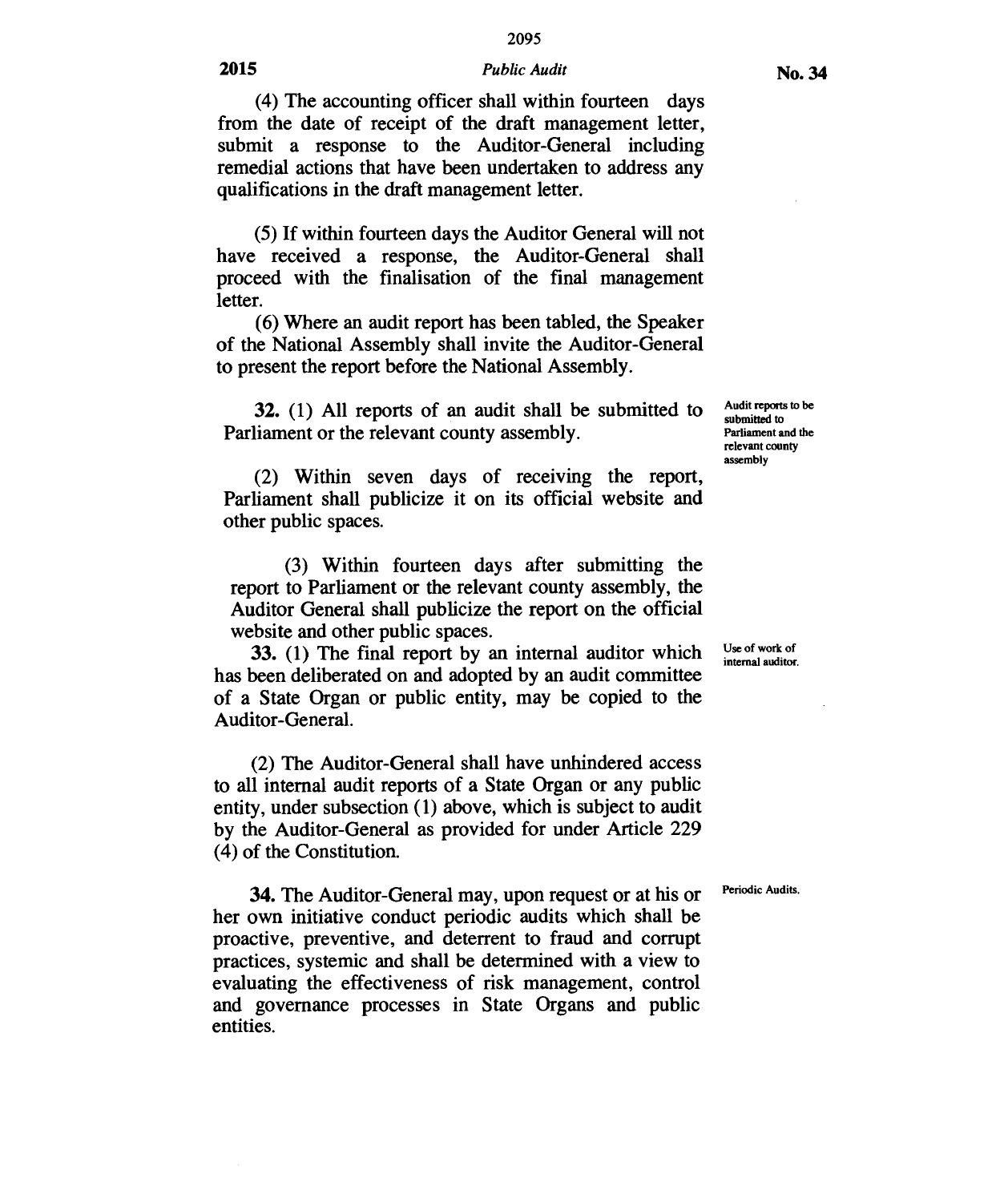#### **No. 34** *Public Audit*

35. The Auditor-General shall conduct audits of financial statements under Article 229 of the Constitution for State Organs and public entities and report annually to Parliament and relevant county assembly.

36. (1) The Auditor-General shall conduct Performance Audit performance audit to examine the economy, efficiency and effectiveness with which public money has been expended pursuant to Article 229 of the Constitution.

(2) The Auditor-General may undertake a comprehensive performance audit within six months after the completion of any National or County project to evaluate, whether the citizen has gotten value for money in the project and submit the report to Parliament or County Assembly for tabling and debate.

37. The Auditor-General may, upon request by Parliament, conduct forensic audits to establish fraud, corruption or other financial improprieties.

38. The Auditor-General may examine the public procurement and asset disposal process of a state organ or a public entity with a view to confirm as to whether procurements were done lawfully and in an effective way.

39. (1) All reports of an audit shall be submitted to Parliament or the relevant county assembly.

(2) Within seven days of receiving the report, Parliament or the relevant county assembly shall publicise it on their official website and other public spaces.

(3) Within fourteen days after the expiry of seven days upon submitting the report to Parliament or the relevant county assembly, the Auditor-General shall publicise the report on their official website and other public spaces.

**40.** (1) In auditing national security organs, the Auditor General and his or her representatives shall hold an inception meeting at the highest level, pursuant to section 31(1) (b), to agree on areas which may touch on national security and determine the appropriate audit approach that shall ensure confidentiality of information.

Annual financial audits.

Forensic Audit.

Procurement audits.

Audit reports to be submitted to Parliament and the relevant county assembly.

Auditing of national security organs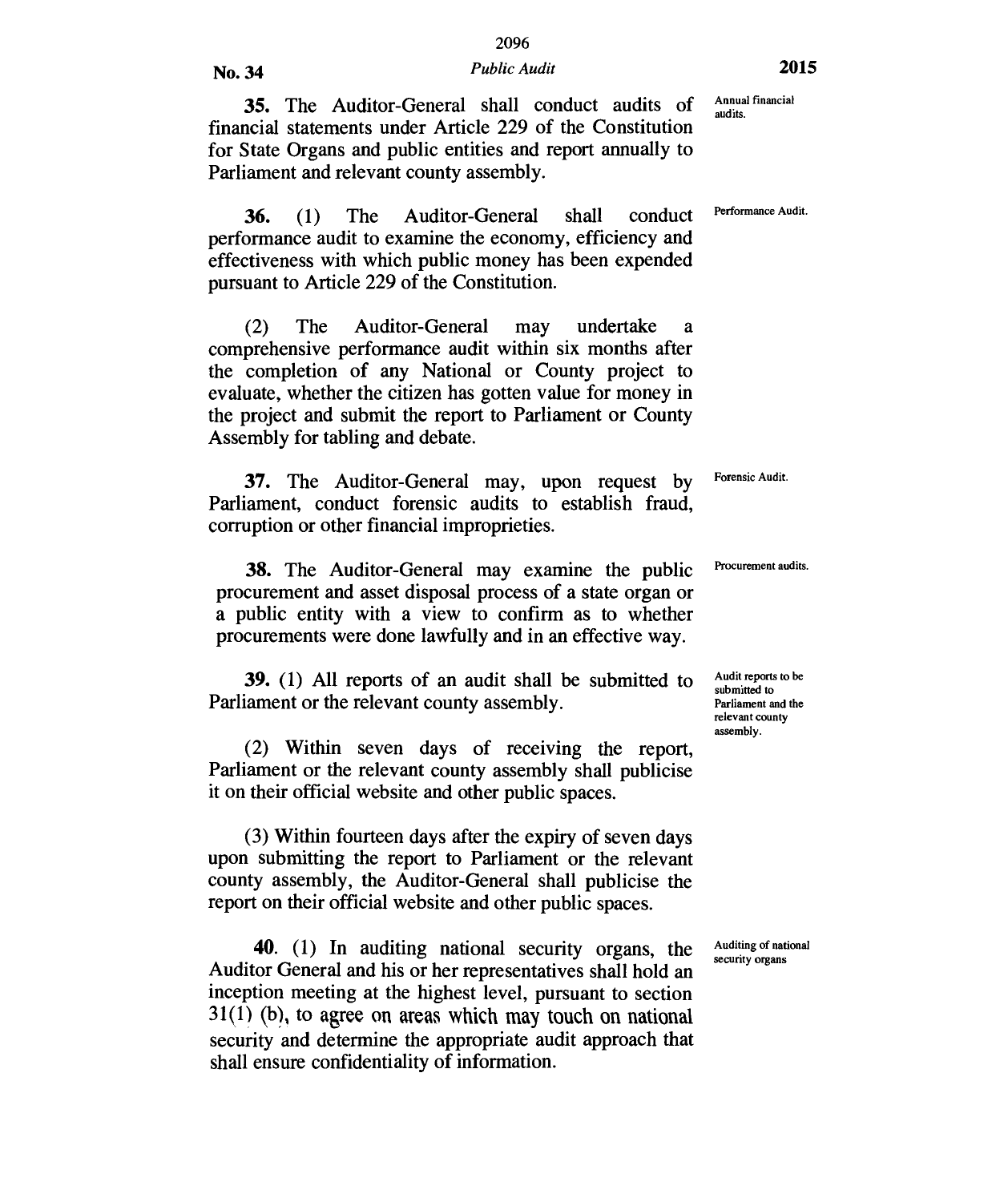#### **2015** *Public Audit*

(2) The audit reports on national security organs may be redacted to shield identities of persons as well as assets and liabilities as the case may be.

(3) All staff of the Auditor-General carrying out audit under this section shall be vetted by the authorised government vetting agency.

## **PART V—ACCOUNTS OF THE OFFICE OF THE AUDITOR-GENERAL**

**41.** (1) The funds of the Office of the Auditor-General shall consist ofSources of funds of the Office of the Auditor-General.

- (a) monies appropriated by Parliament for the purposes of the Office of the Auditor-General;
- (b) such monies or assets as may accrue to the office of the Auditor-General in the course of the exercise of the Auditor-General's powers or the performance of his functions under this Act;
- (c) audit fees charged at the rates prescribed by the Auditor-General;
- (d) investment income subject to annual approval by Parliament; and
- (e) all monies from any other source provided or donated or lent to the office of the Auditor-General and such monies shall be disclosed to Parliament.

(2) The receipts, earnings or accruals of the office of the Auditor-General shall not be paid into the Consolidated Fund but shall be retained for purposes of this Act in accordance with Article 206 (1) of the Constitution.

(3) The Auditor-General may open and maintain such  $N<sub>0.18</sub>$  of 2012. bank accounts in accordance with section 28 of the Public Finance Management Act, 2012, as are necessary for the exercise of the functions of the office of the Auditor-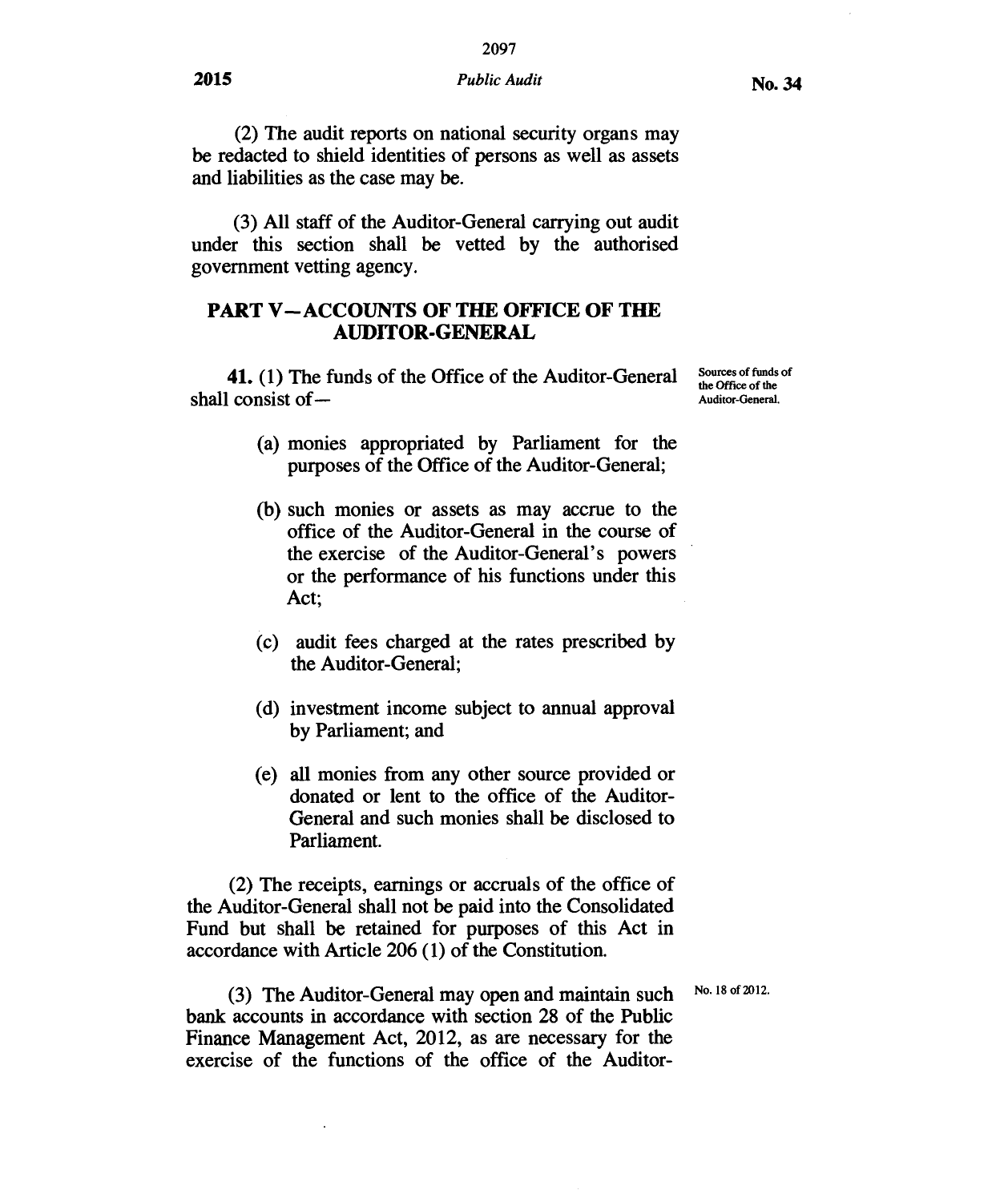## No. 34 *Public Audit* **2015**

General and shall pay into them all monies received from the Government, or from any other source, for the purposes of this Act.

42. Nothwistanding the provisions of this Act, in an examination under this Act, the Auditor-General shall not question the merits of a policy objective of the national government or county government or any other public entity.

**43.** (1) For each financial year, the Accounting Officer of the office of the Auditor-General shall prepare and submit upon approval by the Auditor-General, for audit the financial statements of the office of the Auditor-General to an external auditor appointed by the National Assembly in accordance with Article 226 (4) of the Constitution.

to question Government policy objectives.

Auditor General not

Accounts of the Office of the Auditor General.

(2) The financial statement shall include the following—

- (a) a statement of financial performance;
- (b) a statement of financial position;
- (c) a statement of changes in net assets;
- (d) a statement of accounting policies and notes to the financial statements;and
- (e) a statement of performance of the Office of the Auditor-General including statements on processes and systems audit against predetermined objectives.

(3) Without prejudice to subsection (2), the Accounting Officer shall prepare the financial statements in a form that complies with the relevant accounting standards prescribed and published by the Public Sector Accounting Standards Board in accordance with the Public Finance Management Act, 2012.

**44.** (1) The accounting officer of the office of the Audit of accounts. Auditor-General shall submit accounts of the office to the appointed auditor under section 41, within three months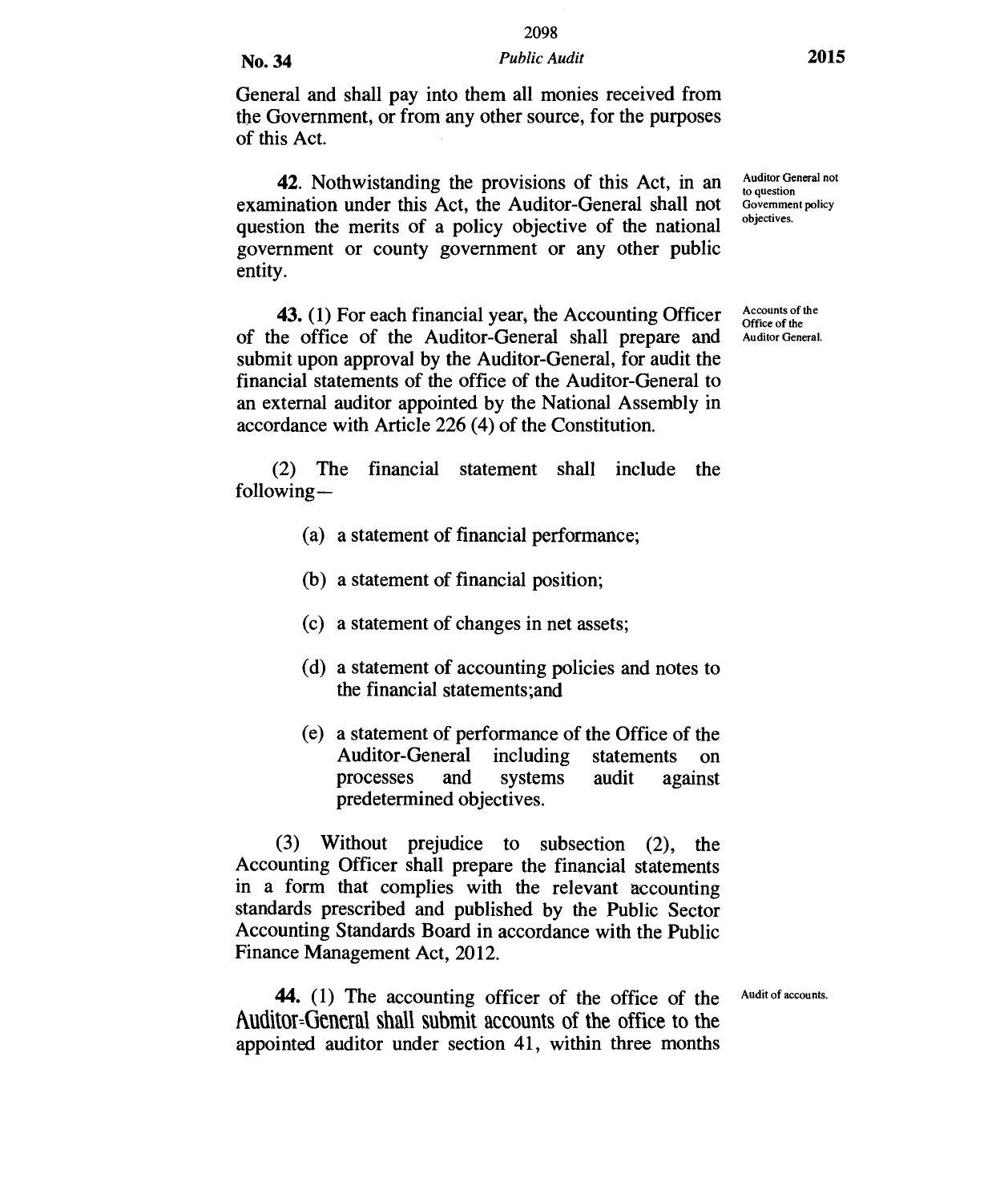#### **2015** *Public Audit*

after the end of the financial year to which the accounts relate.

(2) The appointed auditor shall examine and audit the submitted accounts of the office of the Auditor General within six months after the end of the financial year in accordance with the provisions of Part **IV** of this Act, express an opinion and certify the result of that examination and audit.

(3) The appointed auditor shall examine whether or not public money has been applied lawfully and in an effective way.

**45.** (1) The appointed auditor shall prepare a report on the examination and audit and submit the report to each relevant Clerk of Parliament, with a copy to the Cabinet Secretary responsible for finance and the Auditor-General.

Reporting by the appointed auditor.

(2) Subject to Article 35 of the Constitution, Parliament shall publicise it on their official website and other public spaces.

(3) Within fourteen days after the expiry of seven days upon submitting the report to Parliament, the Auditor-General shall publicise the report on their official website and other public spaces.

(4) Without limiting what may be included in the report—

(a) the report shall indicate whether-

- (i) the information and explanations that were required to perform the examination and audit were received;
- (ii) proper books of accounts have been kept and the accounts are in agreement therewith;and
- (iii) the accounts present a true and fair view of the financial position of the office of the Auditor-General;

**No. 34** 

**"7-**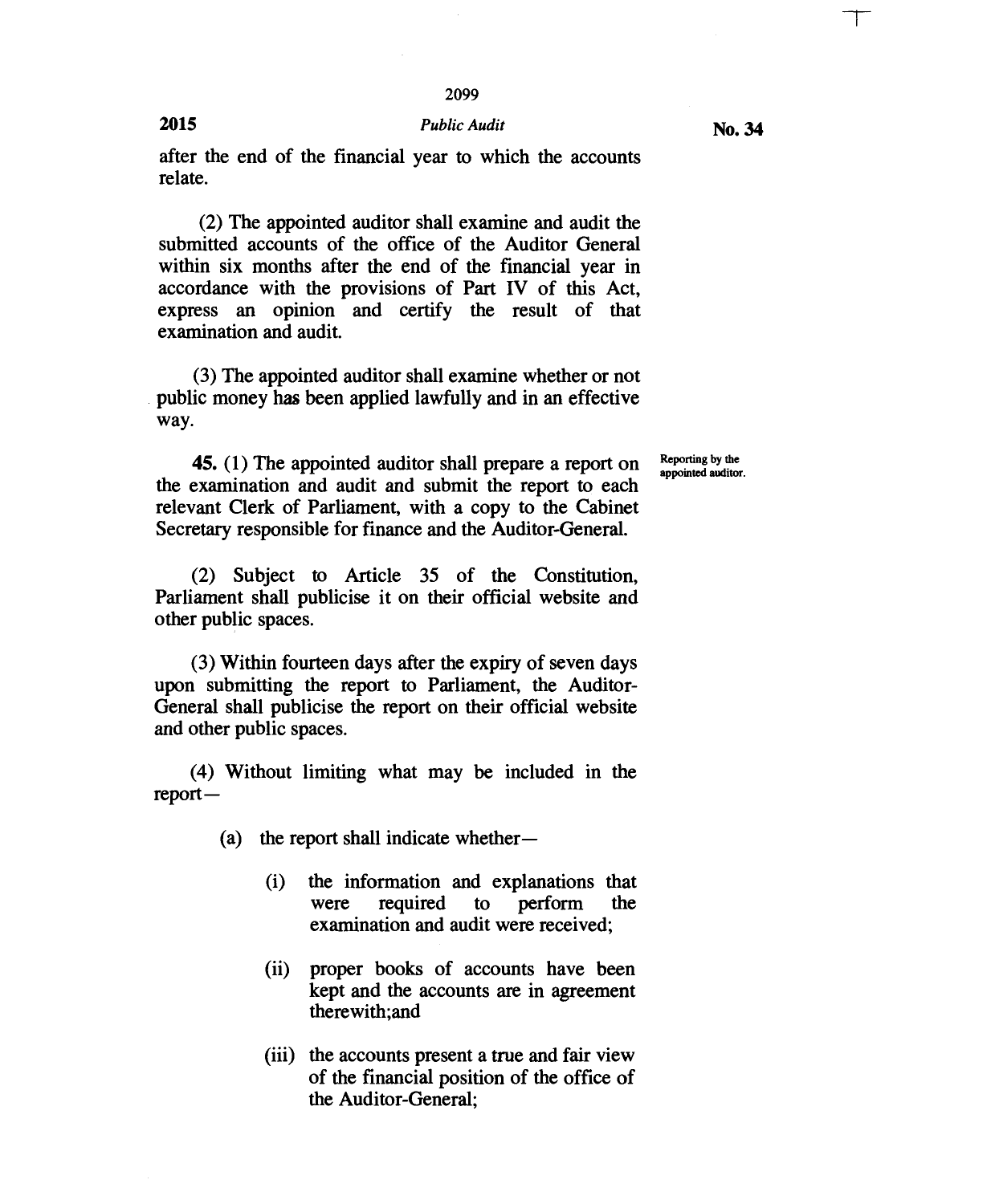## **No. 34** *Public Audit* **2015**

(b) the report shall identify cases in which —

- (i) money has been spent in a way that was<br>not lawful economical efficient and economical, efficient and effective; and
- (ii) the rules and procedures followed or the records kept were inadequate to safeguard assets, liabilities and the collection of revenue.

46. Within three months after receiving an audit report for the accounts of the Office of the Auditor-General, the National Assembly shall debate and consider the Annual Report of the office of the Auditor-General, comprising the financial statements and the activities of the office and take appropriate action.

## **PART VI —REPORTING BY AUDITOR-GENERAL**

47. (1) The financial statements required under the Constitution, the Public Finance Management Act, 2012 and any other legislation, shall be submitted to the Auditor-General within three months after the end of the fiscal year to which the accounts relate.

(2) The financial statements shall be in the form and content as prescribed by the Public Sector Accounting Standards Board.

48. Within six months after the end of each financial year, the Auditor-General shall audit and report, in respect of that financial year, on the accounts specified in Article 229 of the Constitution.

(2) Without prejudice to the provisions of subsection (1), the Auditor-General may audit and report on the accounts of any entity that is funded from public funds.

Debating and considering report of appointed auditor.

Time limit for submission of accounts.

No. 18 of 2012.

Accounts for audit.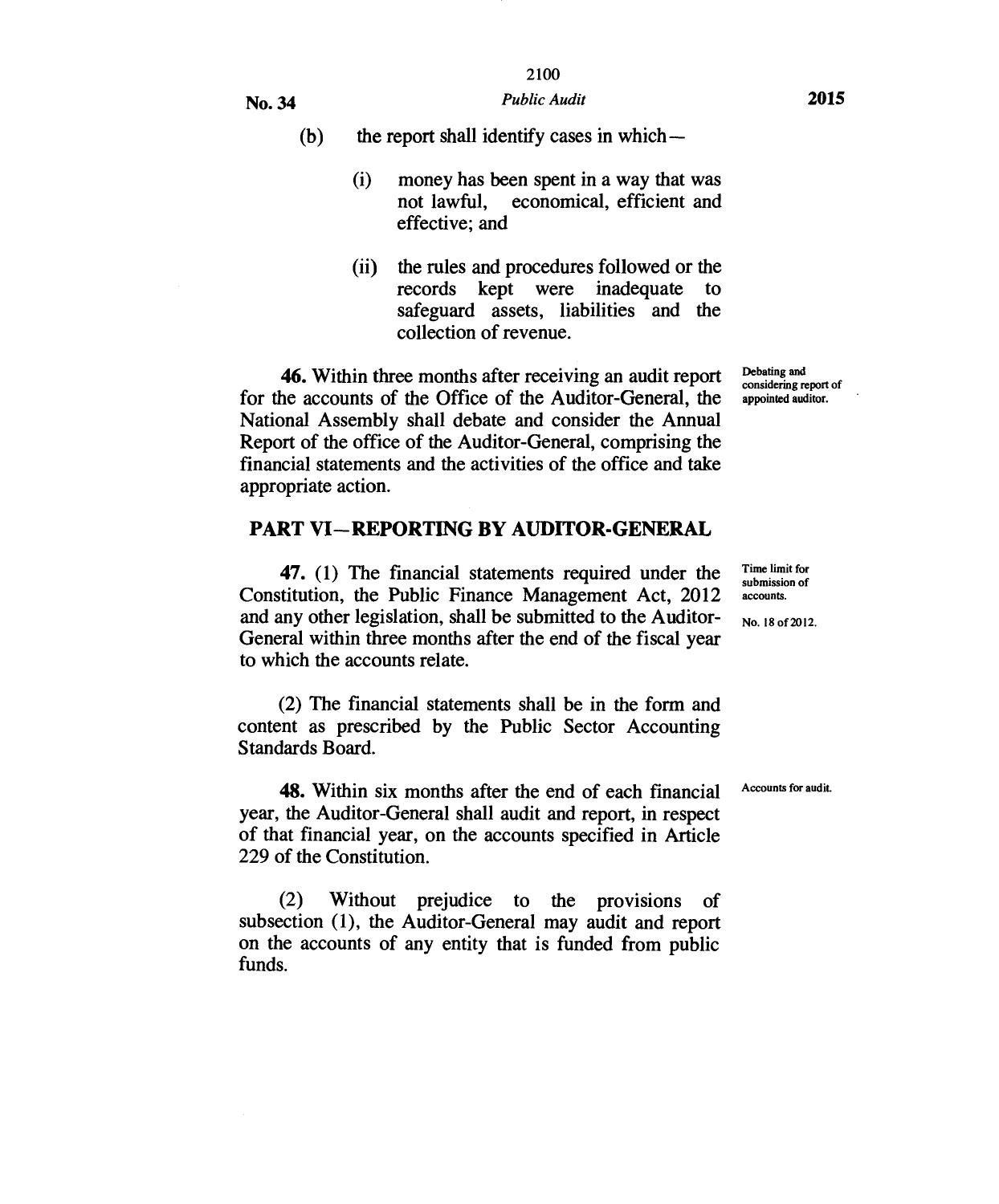## 2015 *Public Audit*

**49.** (1) If, in the course of an examination and audit, a matter comes to the attention of the Auditor-General that he or she feels should be brought to the attention of the Parliament or the relevant county assembly, the Auditor-General shall submit a special report to Parliament or the relevant county assembly in accordance with the protocols developed in the Regulations.

(2) Within seven days of receipt, Parliament or the relevant county assembly, shall publicize that report on their official website and any other public notice and shall publish a notice in the gazette to inform the public of the availability of the report.

(3) Within fourteen days following the expiry of the seven days referred to under subsection (2), the office of the Auditor-General shall publicize that report on its official website and any other public notice.

(4) Within sixty days following the expiry of the seven days referred to under subsection (2), Parliament or relevant county assembly shall discuss and review the report.

50. (1) The final audit report of the Auditor-General shall be submitted to Parliament or the relevant county assembly, with copies to the Cabinet Secretary responsible for finance and the relevant County Executive Committee member for finance, as the case may be, and the accounting office of the entity that is subject of the audit.

(2) Within three months of receiving an audit report referred to under subsection (1), Parliament or the relevant county assembly shall debate and consider the report and take appropriate action.

51. (1) Within thirty days following the expiry of the seven days of publication period, Parliament or the relevant county assembly shall discuss and review other reports submitted to them.

(2) Within fourteen (14) days following the expiry of the seven days publication period, the office of the Auditor-General shall publicize the report on its official website and any other public notice.

Special reports in the course of annual audit of the accounts

of State organs.

Final audit reports on a State Organ or public entity including national or county governments accounts.

Other reporting by the Auditor-General.

#### **No. 34**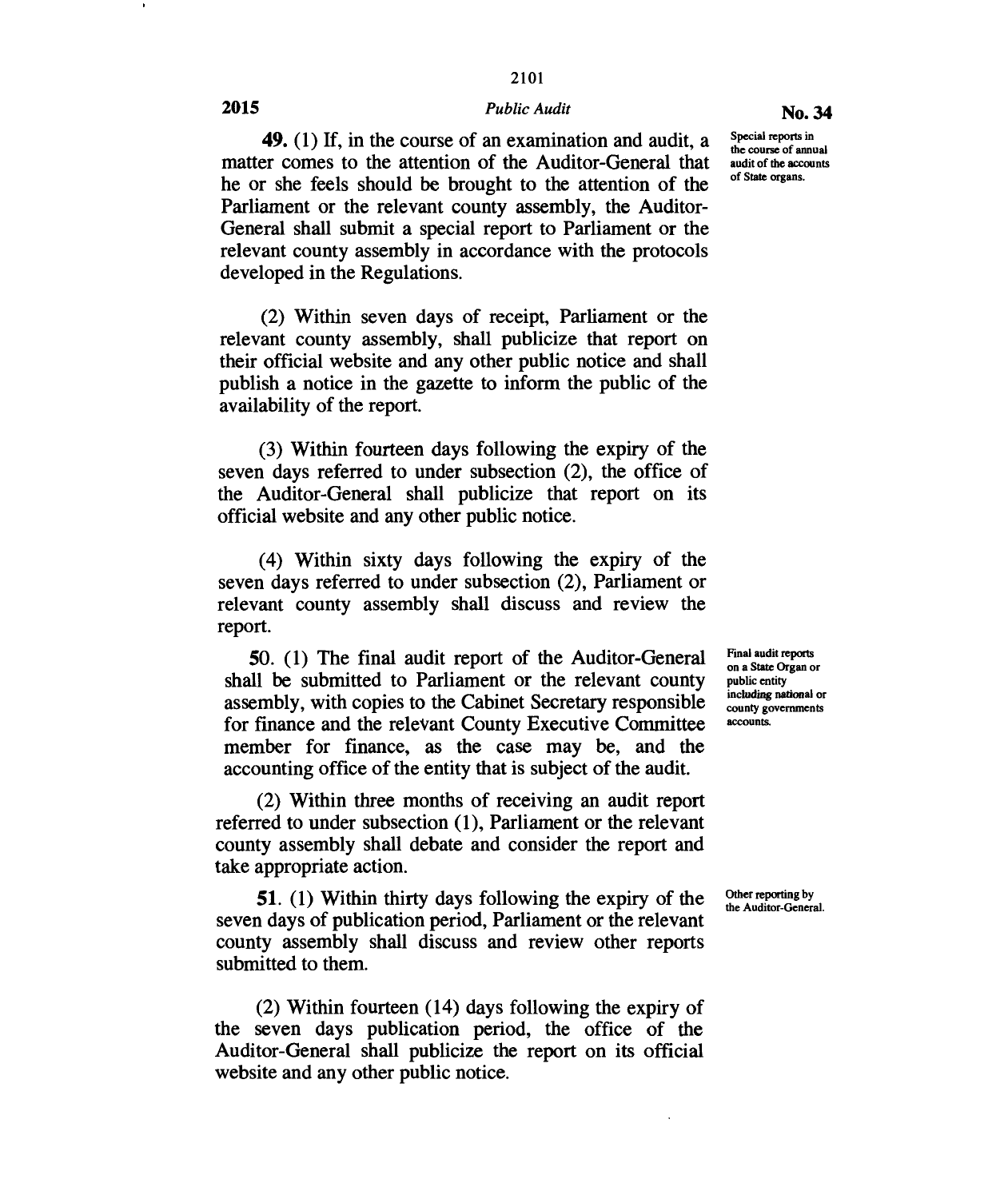## No. 34 *Public Audit* **2015**

52. Where Auditor-General makes use of national or local media to publicise the reports under this Act, he or she shall take into consideration the following factors—

- (a) the general nature of the report or document;
- (b) how and where it has been published and how it may be accessed and read by members of the public;
- (c) the need to widely circulate a summarized version of the report;
- (d) accessibility of the document at public libraries or offices of State Organs and public entities; and
- (e) any other forum that the Auditor-General may consider appropriate.

53. (1) The relevant accounting officer of a state organ or public entity shall within three months after Parliament has considered and made recommendations on the audit report—

- (a) take the relevant steps to implement the recommendations of parliament on the report of the Auditor-General; or
- (b) give explanations in writing to the Parliament on why the report has not been acted upon.

(2) Failure to comply with the provisions of subsection (1), the accounting officer shall be in contempt of Parliament or County Assembly and upon determination by Parliament or relevant County Assembly, Parliament or relevant County Assembly may recommend administrative sanctions such as removal as the Accounting Officer, reduction in rank among others.

**54.** Where there is a serious material breach or persistent material breaches of the provisions of this Act, the Auditor-General may in his audit report to Parliament or the relevant county assembly pursuant to the Public

Withholding of funds by Parliament or county assembly. No. 18 of 2012.

Implementation of reports by an accounting officer.

Use of media in publicizing of reports.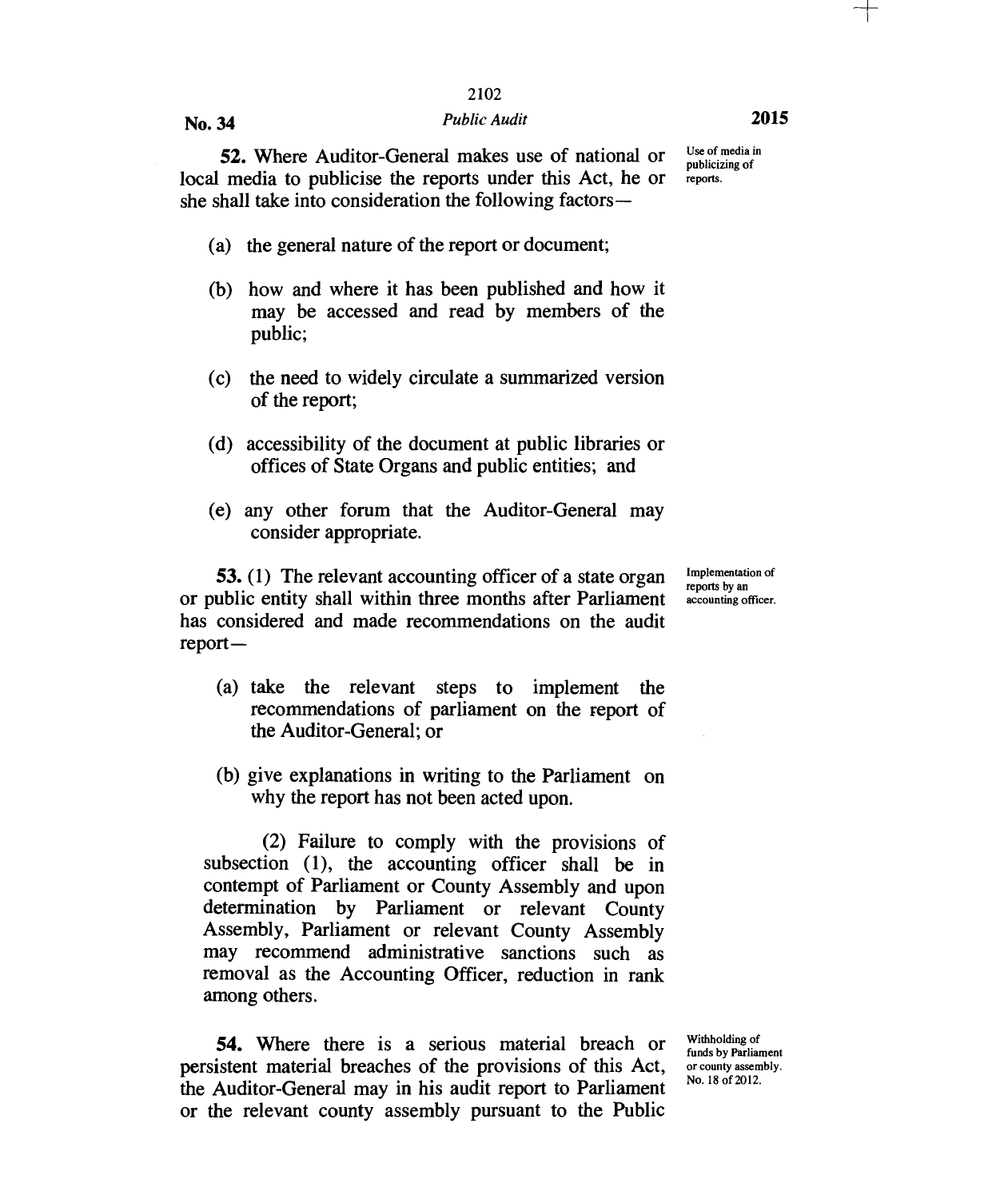## **<sup>2015</sup>***Public Audit* **No. 34**

Finance Management Act, 2012, recommend the withholding of funds to any State Organ or public entity.

## **PART VII—THE CODE OF CONDUCT AND ETHICS**

**55.** The Auditor – General in discharging his or her  $\frac{\text{Observing}}{\text{of conduct}}$ functions and responsibilities shall determine the code of conduct and ethics for all public officers in the Office if the Auditor General, which shall be in line with those prescribed by the Constitution, this Act and the Public No. 3 of 2003. Officer Ethics Act, 2003.

56. It shall be the obligation of every officer of the Office of the Auditor-General to observe the Code of Conduct and Ethics developed by the Auditor-General under section 55.

57. Any staff of the Office of the Auditor-General or an auditor outsourced by the Office who may be proven to have been compromised, bribed or corrupted in any way in consideration for suppressing a fraud or corrupt practice by the Auditee client shall be liable to administrative action under this Act or by the relevant professional body over and above any criminal proceedings which may be preferred against him or her in accordance with this Act or any other written law.

58. (1) All staff of the Office of the Auditor-General are duty bound to disclose any fraud or corruption that comes to their attention immediately and disciplinary action shall be taken against any officer who knowingly covers up any acts of fraud or corruption.

(2) Despite the provisions of subsection (1), an officer of the Office of the Auditor-General shall not divulge any information which relates to the business secret of the Auditee which comes to his or her knowledge in the course of duty unless is for official purposes as provided for under this Act or any other written law.

59. (1) An officer of the Office of the Auditor-General who has an interest in a matter under consideration by the auditee client shall disclose in writing, the nature of Observing the code

Observance of Code of Conduct and Ethics.

Administrative action.

Disclosure of fraud and corruption.

Disclosure of interest.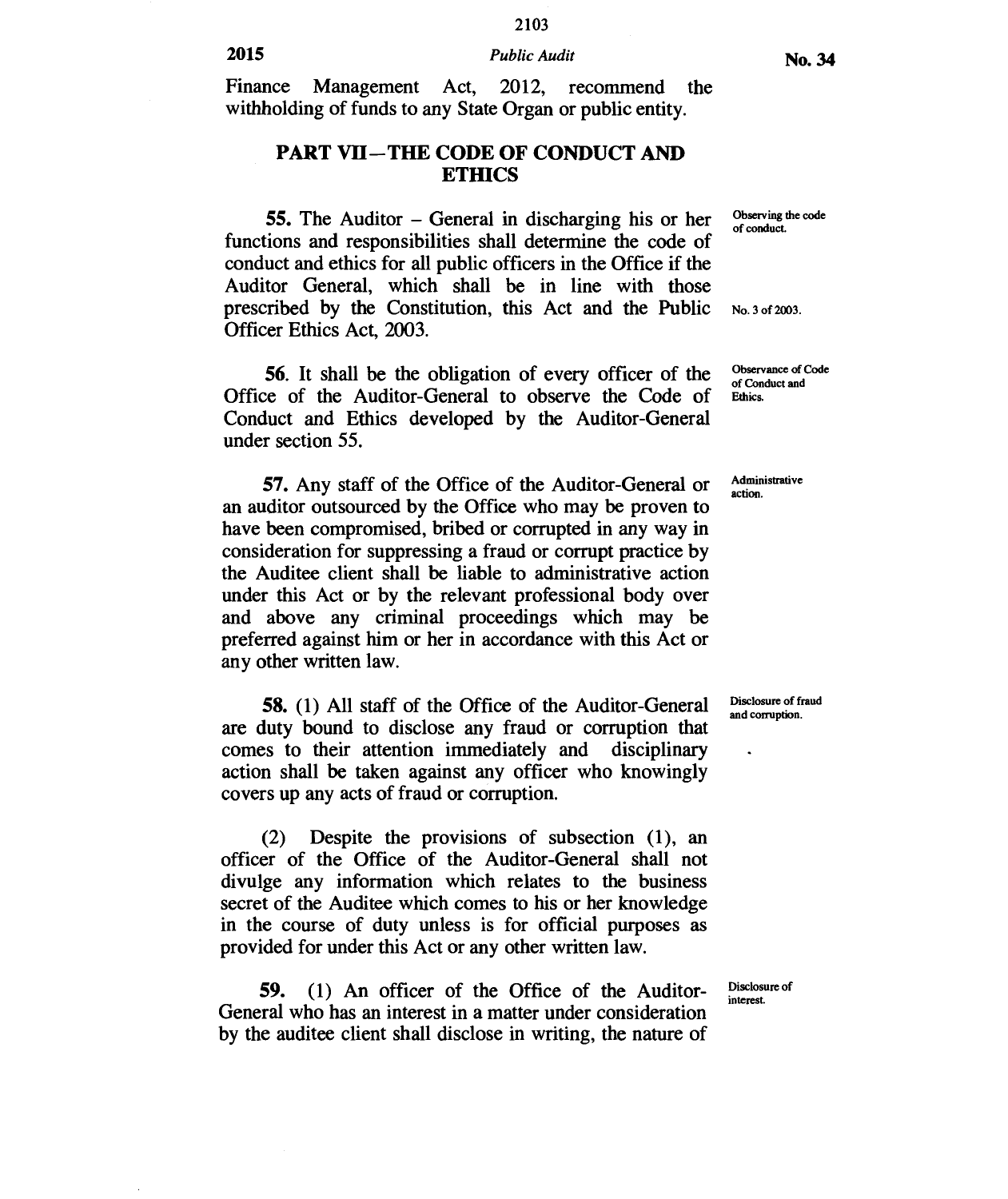(2) An officer who fails to disclose an interest in a matter in accordance with subsection (1) shall be subject to administrative action under the provisions of this Act or Regulations made thereunder.

**60.** (1) The Auditor-General shall put in place a mechanism for confidential reporting about the officers of the Office of the Auditor-General relating to unlawful acts or orders relating to violation of laws in relation to public funds, gross wastage, mismanagement and abuse of authority.

(2) Any person reporting a corrupt practice or misconduct by an audit officer with knowledge or good faith or belief that the allegation or information is true, shall be treated with utmost confidentiality.

(3) Allegations and concerns reported anonymously shall be reviewed and considered as appropriate and some of the factors to be considered by the Auditor-General shall include the seriousness of the allegation, its credibility, and the extent to which the allegation can be confirmed or corroborated by attributable sources.

(4) Subject to the Witness Protection Act, 2006 the Auditor-General shall not disclose the identity of a person under this section. unless—

- (a) such person agrees to be identified;
- (b) identification is necessary to allow appropriate law enforcement official to investigate or respond effectively to the disclosure;
- (c) is required by law where a false accusation has been maliciously made; or
- (d) the person accused is entitled to the information as a matter of legal right and in such an eventuality the Auditor-General, shall inform the person prior to revealing his or her identity.

Confidential reporting of unlawful acts.

Act 16 of 2006.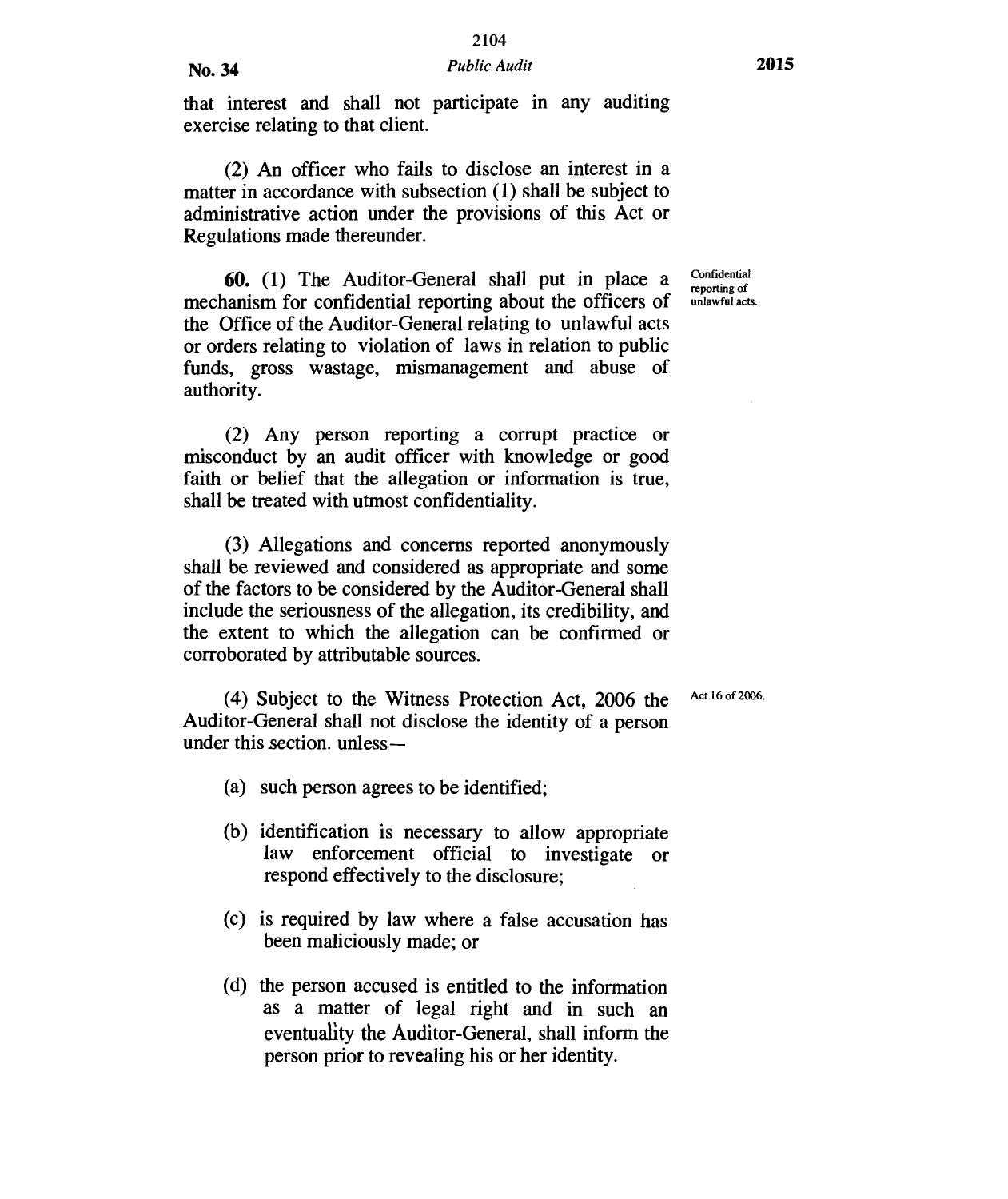## **PART VIII—OFFENCES AND SANCTIONS**

**61. (1) Any officer of the Office of the Auditor-General commits an offence if that officer—** 

Offences by officers of the office of the Auditor-General.

- **(a) engages in a corrupt act;**
- **(b) knowingly and willfully conceals information on audit fmdings for whatever reason, including in order to obtain a financial benefit for the officer or an accomplice or another person;**
- **(c) knowingly and willfully fails to disclose audit information on fraud or corrupt practice by the audited entity;**
- **(d) fails to disclose any conflict of interest in any matter under consideration in the course of discharging any functions under this Act; or**
- **(e) knowingly and wilfully discloses ,publishes or publicizes the Auditor General's audit report or its contents to third parties including the media before the report is finalized and formally submitted to Parliament or County Assembly and copied to the audited entity and other authorized offices;**

**(2) Any officer of the Office of the Auditor-General who commits an offence under subsection (1) shall be liable on conviction to a fine not exceeding ten million shillings or to imprisonment for a term not exceeding five years, or to both.** 

**62. (1) A person shall not—** 

Other Offences.

- **(a) without reasonable cause or lawful excuse, obstruct or hinder, assault or threaten a member of staff of the Office of the Auditor-General or professional acting under this Act;**
- **(b) without justification, fail to provide information required under this Act;**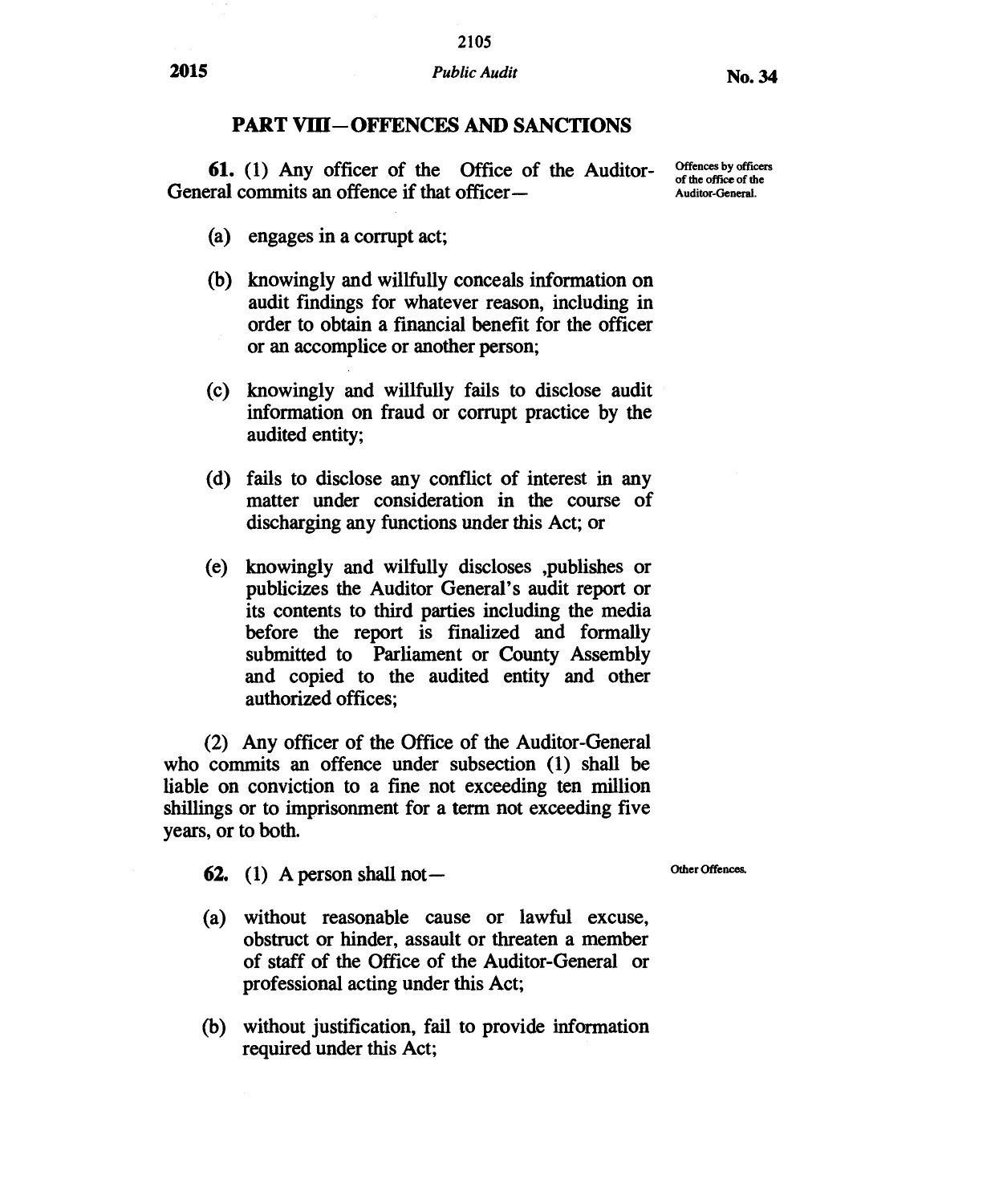$\overline{1}$ 

## No. 34 *Public Audit* **2015**

- 
- (c) without justification, fail to provide information within reasonable time that is required under this Act;
- (d) submit false or misleading information;
- (e) misrepresent to or knowingly mislead a member of staff of the Office of the Auditor-General or professional acting under this Act; or
- (f) interfere with or exert undue influence on any staff of the Office of the Auditor-General or on any person authorized by the Auditor-General to perform functions under this Act.

(2) A person who contravenes subsection (1) commits an offence and is liable on conviction to a fine not exceeding five million shillings or to imprisonment for a term not exceeding three years, or to both.

General penalty.

Powers to report to police, etc.

**63.** Except as otherwise provided for under this Act, a person who is found guilty of an offence under this Act for which no other punishment is given, is liable on conviction to a fine not exceeding two million shillings or to a term of imprisonment not exceeding one year or, to both.

64. (1) Where the Auditor-General establishes that any person, supplier or company has been involved in fraud or corrupt practice, the Auditor-General shall report to the police, Ethics and Anti-Corruption Commission or the Public Procurement Oversight Authority for their action.

(2) Where the matter is referred to the Public Procurement Oversight Authority, the Auditor-General may make recommendation for debarment from future public procurement and asset disposal proceedings of a state organ or public entity with a copy to the relevant accounting officer.

65. If it is established by the Auditor-General that Surcharge. there has been any deficiency in respect of any money or assets subject to its audit, the Auditor-General may recommend to Parliament or county assemblies that the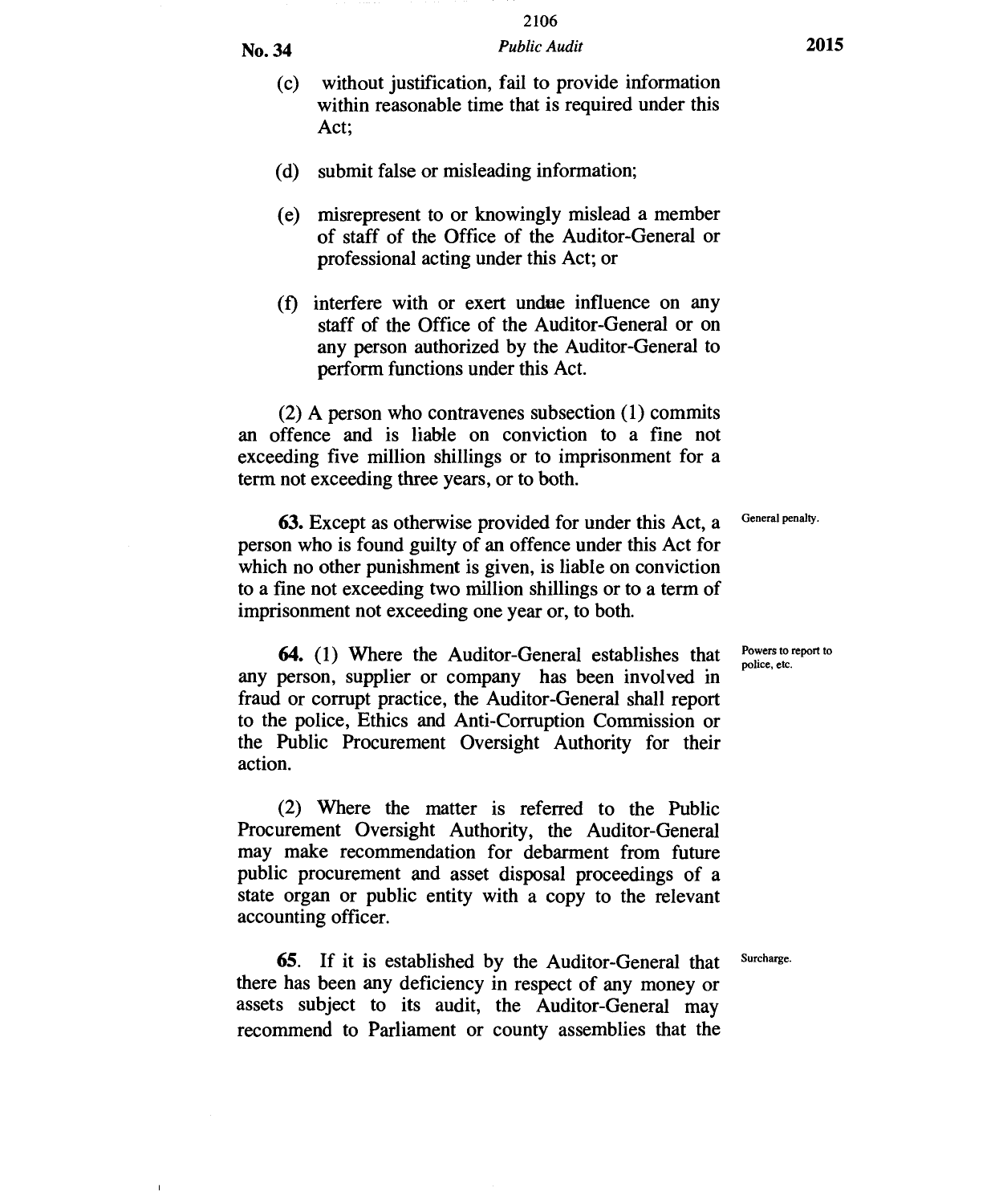## **2015** *Public Audit* **<b>No. 34** *No. 34*

person in default or responsible should be surcharged with the amount of the deficiency or loss.

**66.** A person who is convicted of an offence under this Act shall not be eligible to hold public office or work with an entity owned in whole or part by the State for a period of ten years following the conviction.

## **67.** Where the Auditor-General becomes aware of—

- (a) any payment made without due authority; or
- (b) any deficiency or loss occasioned by negligence or misconduct; or
- (c) any sum which ought to have been, but was not brought to account,

he or she shall, in the case of expenditure, call in question the sum concerned and make a report on the sum to Parliament and the relevant county assembly.

#### **PART IX—GENERAL PROVISIONS**

**68.** The Cabinet Secretary responsible for matters relating to finance may make Regulations not inconsistent with this Act respecting any matter that is necessary or convenient to be prescribed under this Act or for the carrying out or giving effect to this Act.

**69.** The Auditor-General may make a written request to the Attorney-General seeking a legal opinion or advice on matters of law or fact, as the case may be.

**70.** This Act shall prevail in case of any inconsistency between this Act and any other legislation relating to the functions and powers of the Auditor-General.

**71.** The Auditor-General and his or her staff, or a person acting on the directions of the Auditor-General shall not be personally liable for any act or omission done or omitted in good faith in carrying out any duty, or exercising any power or function of the Auditor-General under this Act or the Constitution.

Ineligibility to hold

Disallowable expenditure.

Power to make Regulations.

Legal opinions and advice by the Attorney-General.

Supremacy of this Act.

Protection from personal liability.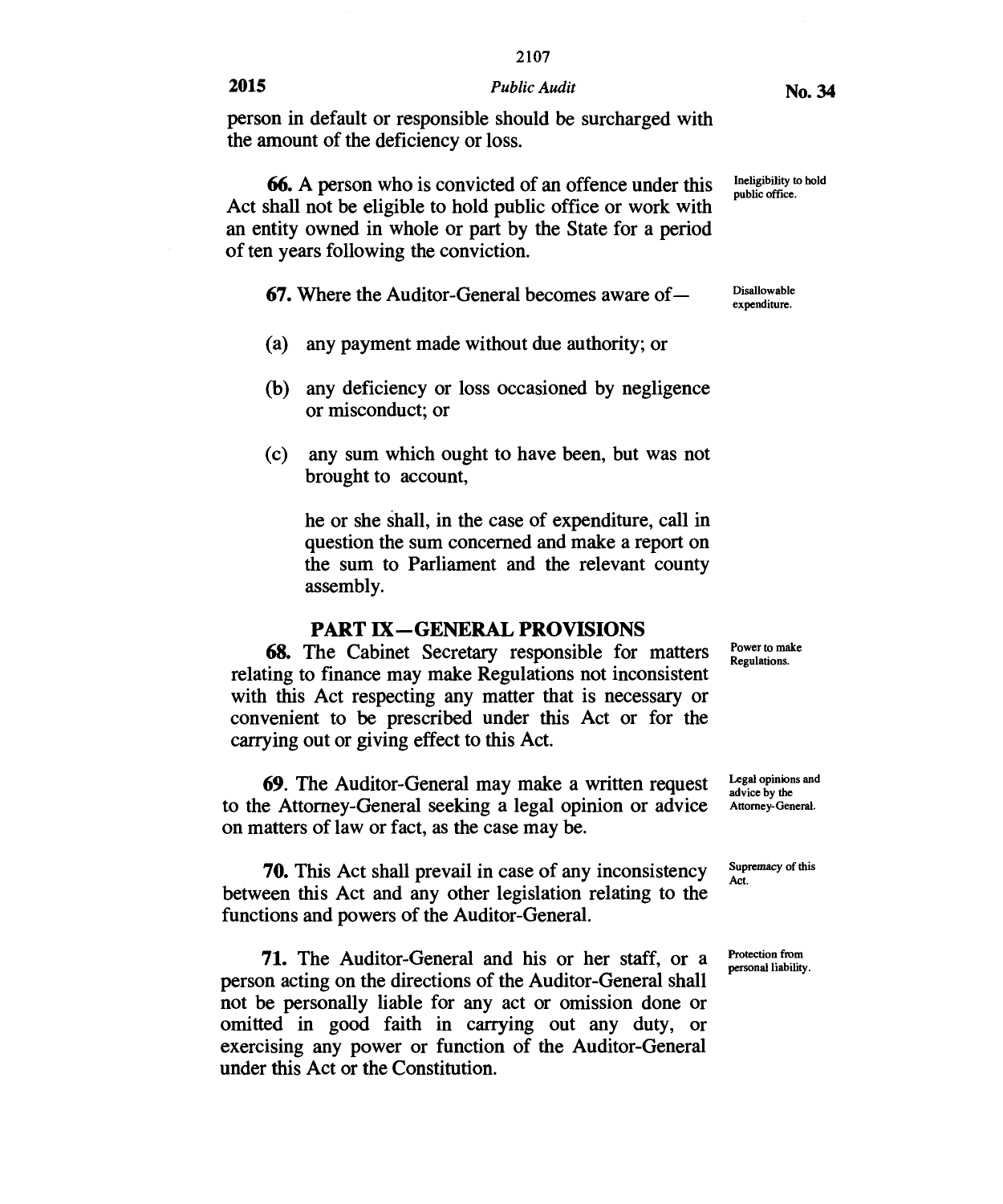**72.** The Public shall have right of access to official reports of the Auditor-General in line with Article 35 of the Constitution for transparency and accountability, except where such access may unduly jeopardize state security.

## **PART X—REPEAL, SAVINGS AND TRANSITION PROVISIONS**

**73.** (1) The Public Audit Act, 2003, is repealed.

Repeal of No.12 of 2003.

Public right of access to official audits reports.

(2) Despite subsection  $(1)$  —

- (a) any proceedings taken against or by the Kenya National Audit Office or pending against that office or any other person immediately before the commencement of this Act may be continued by or against the Kenya National Audit Office as if instituted under this Act: Provided that criminal proceedings shall be regarded as pending if the person concerned had pleaded to the charge in question.
- (b) any administrative investigation or inquiry instituted in terms of the repealed Act which was pending before the commencement of this Act shall be continued or disposed of as if instituted under this Act;
- (c) all disciplinary proceedings which immediately before the commencement of this Act were pending shall be continued or concluded as if instituted under this Act;
- (d) all appeal processes, which immediately before the commencement of this Act were pending, shall proceed as if instituted under this Act;
- (e) the persons employed by the Kenya National Audit Office shall be transferred to the Office of the Auditor-General established under this Act;
- (f) a contract subsisting between the Kenya National Audit Office and another person before the commencement of this Act shall continue to exist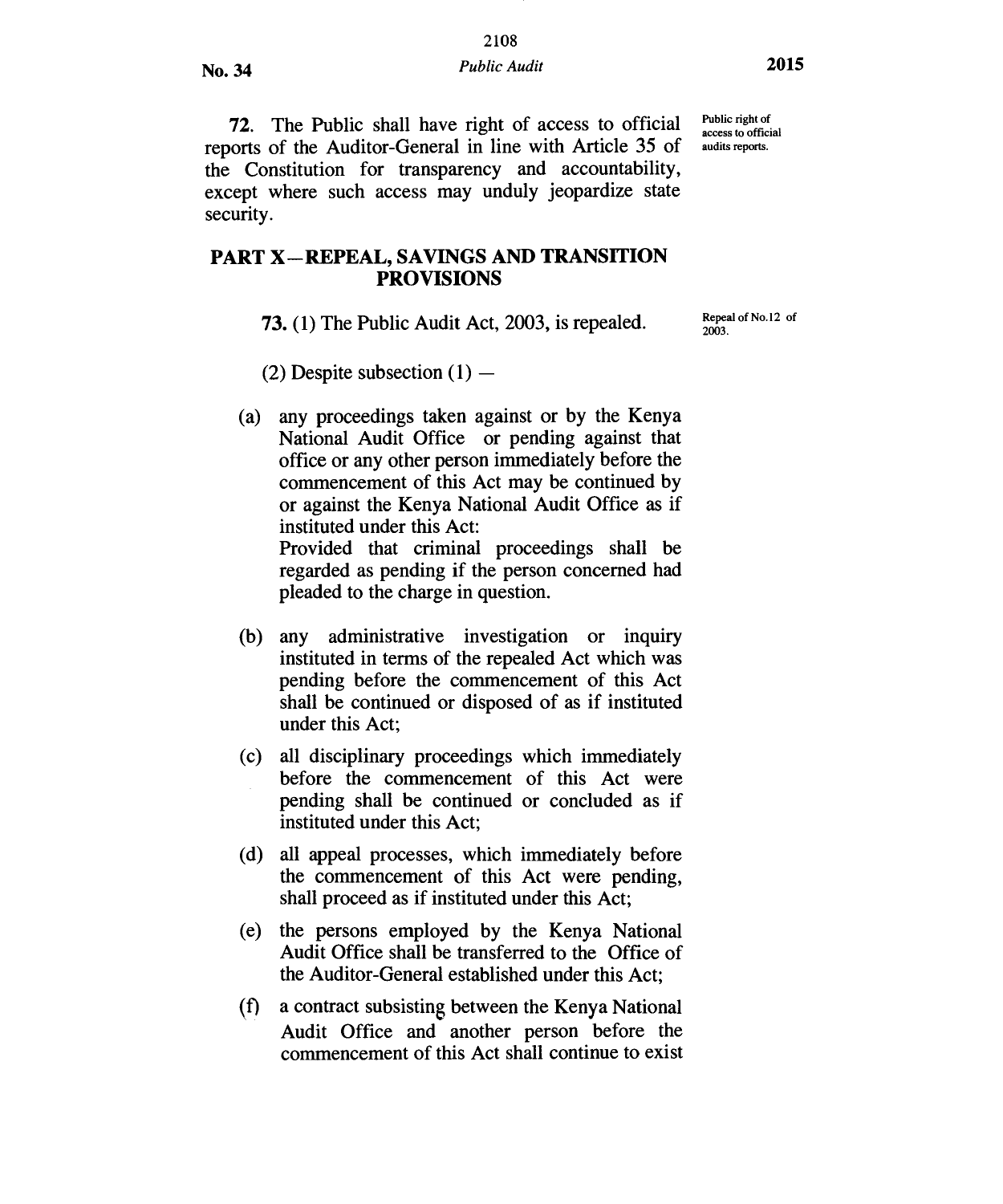## 2109 **2015** *Public Audit*

(g) the Kenya National Audit Commission established by the repealed Act shall cease to exist within thirty days from the day of commencement of this Act;

(3) Any references to the words "Controller and Auditor-General" under any written law shall be construed to refer to the words "Auditor-General".